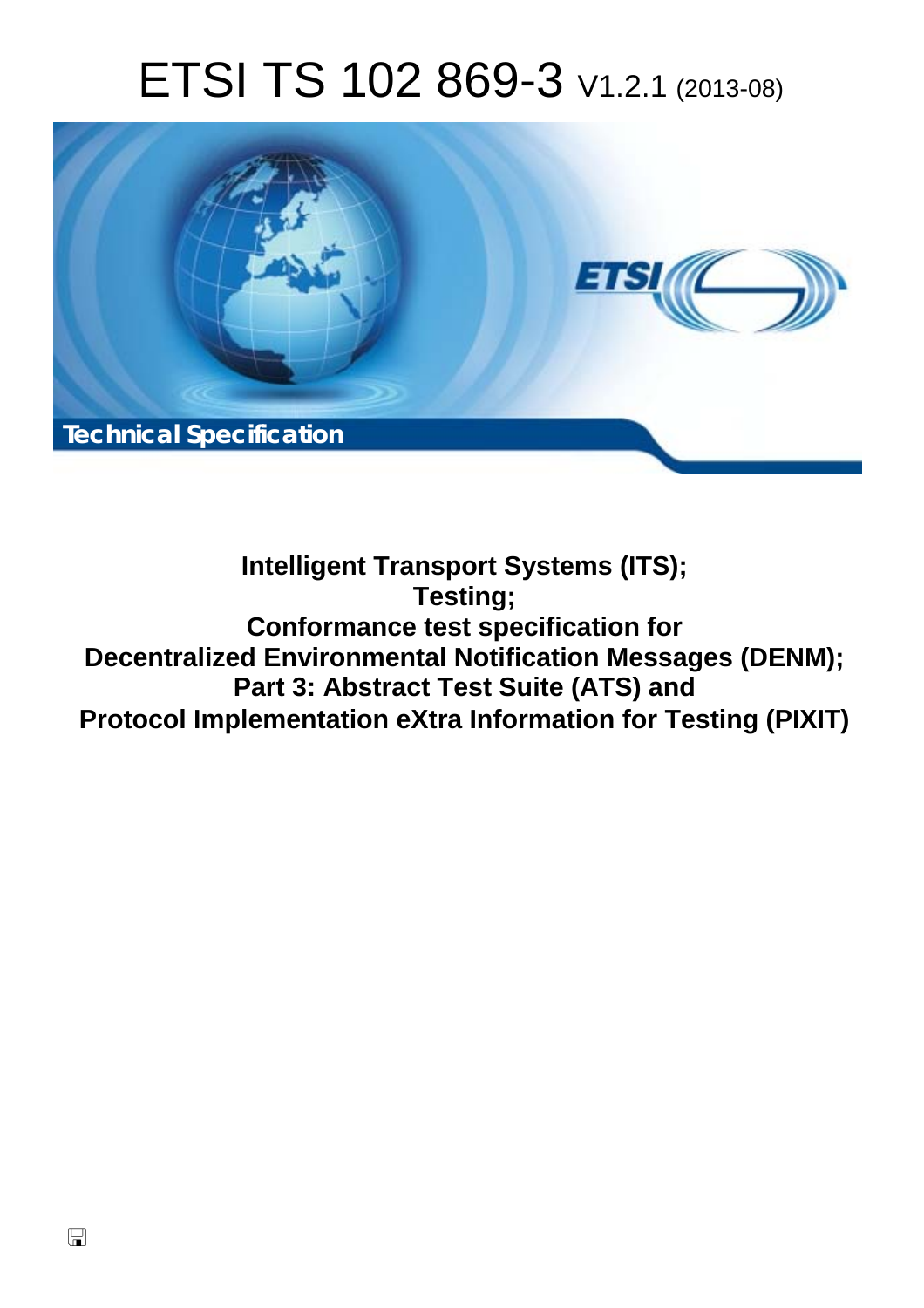Reference RTS/ITS-0010029

Keywords

ATS, ITS, testing

#### *ETSI*

#### 650 Route des Lucioles F-06921 Sophia Antipolis Cedex - FRANCE

Tel.: +33 4 92 94 42 00 Fax: +33 4 93 65 47 16

Siret N° 348 623 562 00017 - NAF 742 C Association à but non lucratif enregistrée à la Sous-Préfecture de Grasse (06) N° 7803/88

#### *Important notice*

Individual copies of the present document can be downloaded from: [http://www.etsi.org](http://www.etsi.org/)

The present document may be made available in more than one electronic version or in print. In any case of existing or perceived difference in contents between such versions, the reference version is the Portable Document Format (PDF). In case of dispute, the reference shall be the printing on ETSI printers of the PDF version kept on a specific network drive within ETSI Secretariat.

Users of the present document should be aware that the document may be subject to revision or change of status. Information on the current status of this and other ETSI documents is available at <http://portal.etsi.org/tb/status/status.asp>

If you find errors in the present document, please send your comment to one of the following services: [http://portal.etsi.org/chaircor/ETSI\\_support.asp](http://portal.etsi.org/chaircor/ETSI_support.asp)

#### *Copyright Notification*

No part may be reproduced except as authorized by written permission. The copyright and the foregoing restriction extend to reproduction in all media.

> © European Telecommunications Standards Institute 2013. All rights reserved.

DECT<sup>™</sup>, PLUGTESTS<sup>™</sup>, UMTS<sup>™</sup> and the ETSI logo are Trade Marks of ETSI registered for the benefit of its Members. **3GPP**TM and **LTE**TM are Trade Marks of ETSI registered for the benefit of its Members and of the 3GPP Organizational Partners.

**GSM**® and the GSM logo are Trade Marks registered and owned by the GSM Association.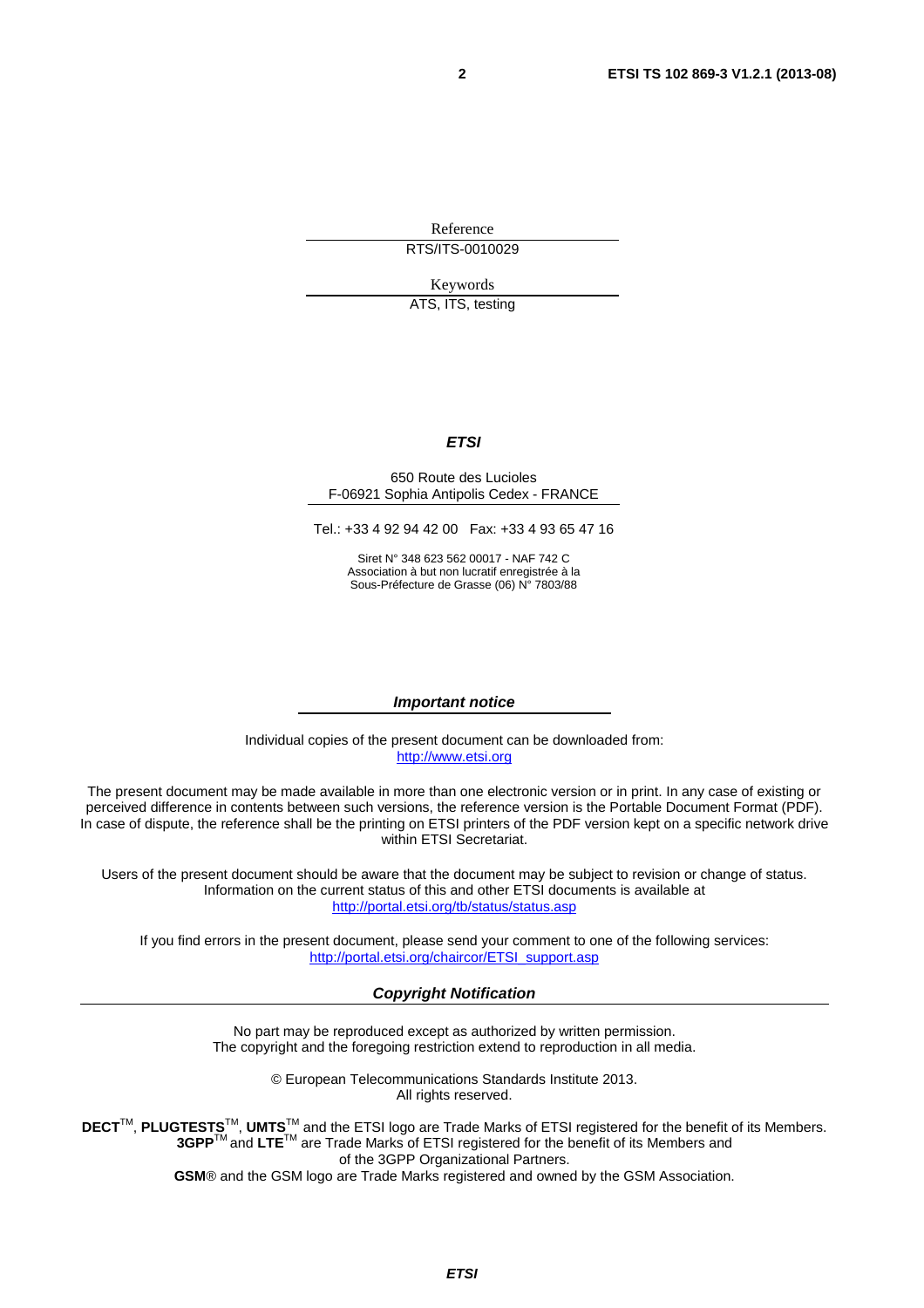## Contents

| 1                                                                                                  |                             |  |
|----------------------------------------------------------------------------------------------------|-----------------------------|--|
| 2<br>2.1<br>2.2                                                                                    |                             |  |
| 3<br>3.1<br>3.2                                                                                    |                             |  |
| $\overline{4}$<br>4.1<br>4.2<br>4.3<br>4.4<br>4.4.1<br>4.4.2                                       |                             |  |
| 5                                                                                                  |                             |  |
| 6<br>6.1<br>6.1.1<br>6.1.1.1<br>6.1.1.2<br>6.1.2<br>6.2<br>6.2.1<br>6.2.2<br>6.2.3<br>6.2.4<br>6.3 |                             |  |
|                                                                                                    | <b>Annex A (normative):</b> |  |
| A.1                                                                                                |                             |  |
| A.2                                                                                                |                             |  |
|                                                                                                    | <b>Annex B</b> (normative): |  |
| B.1                                                                                                |                             |  |
| B.2                                                                                                |                             |  |
| B.3                                                                                                |                             |  |
| B.4                                                                                                |                             |  |
| B.5                                                                                                |                             |  |
| <b>B.6</b><br><b>B.6.1</b><br><b>B.6.2</b>                                                         |                             |  |
|                                                                                                    | <b>Annex C</b> (normative): |  |
| C.1<br>C.1.1                                                                                       |                             |  |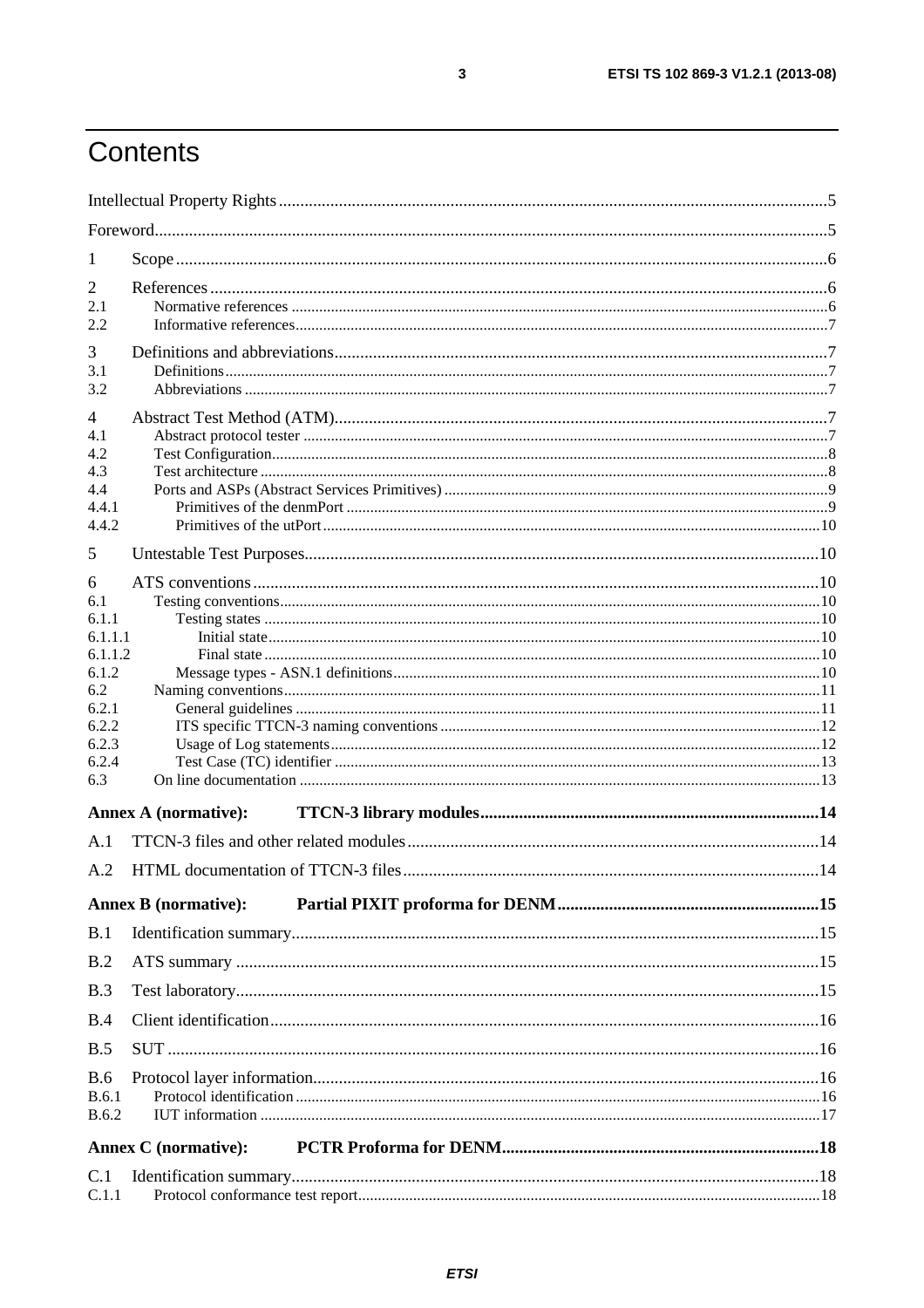| C.1.3 |  |
|-------|--|
| C.1.4 |  |
|       |  |
|       |  |
|       |  |
|       |  |
|       |  |
|       |  |
|       |  |

 $\overline{\mathbf{4}}$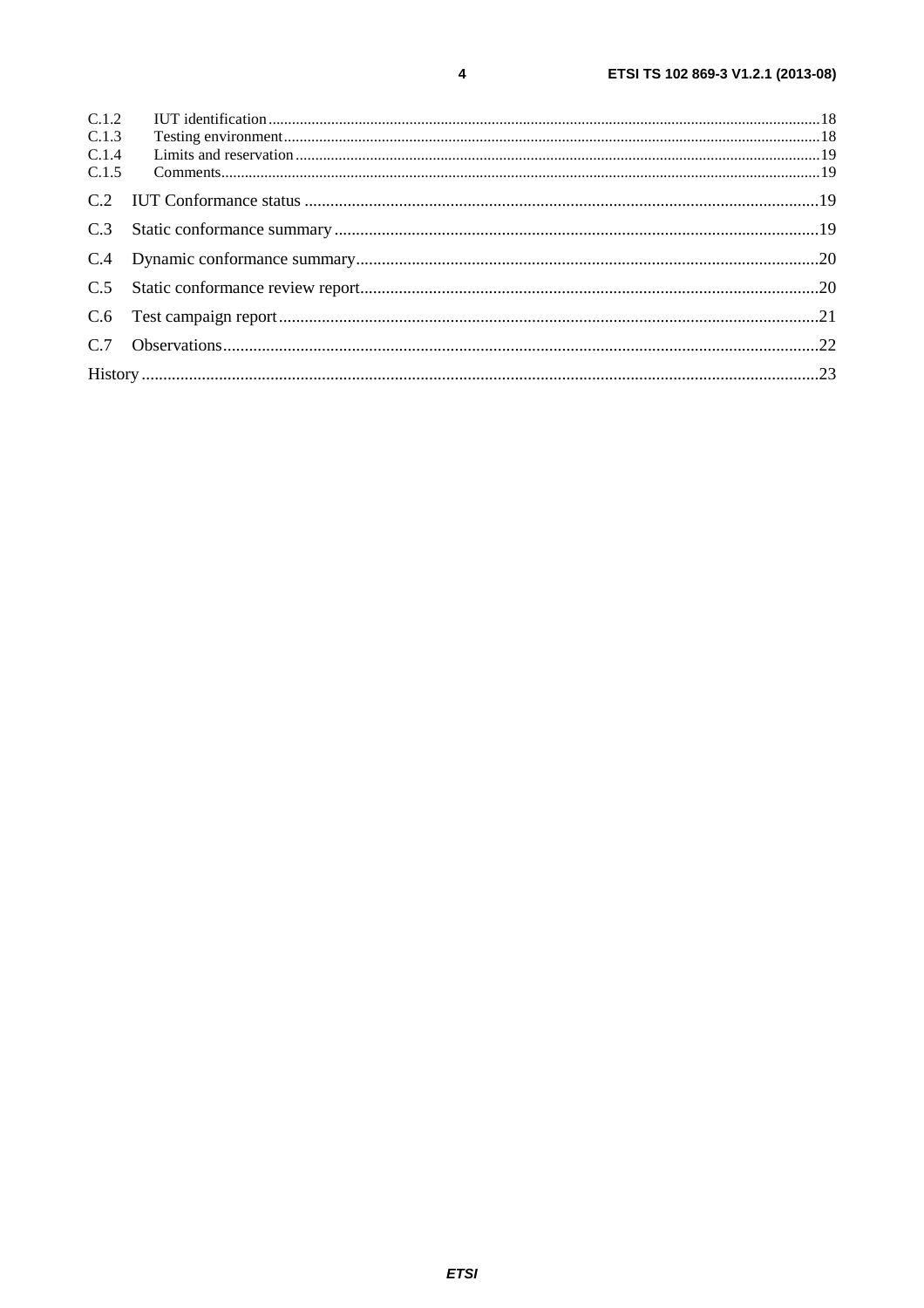## Intellectual Property Rights

IPRs essential or potentially essential to the present document may have been declared to ETSI. The information pertaining to these essential IPRs, if any, is publicly available for **ETSI members and non-members**, and can be found in ETSI SR 000 314: *"Intellectual Property Rights (IPRs); Essential, or potentially Essential, IPRs notified to ETSI in respect of ETSI standards"*, which is available from the ETSI Secretariat. Latest updates are available on the ETSI Web server [\(http://ipr.etsi.org\)](http://webapp.etsi.org/IPR/home.asp).

Pursuant to the ETSI IPR Policy, no investigation, including IPR searches, has been carried out by ETSI. No guarantee can be given as to the existence of other IPRs not referenced in ETSI SR 000 314 (or the updates on the ETSI Web server) which are, or may be, or may become, essential to the present document.

### Foreword

This Technical Specification (TS) has been produced by ETSI Technical Committee Intelligent Transport System (ITS).

The present document is part 3 of a multi-part deliverable covering Conformance test specification for Decentralized Environmental Notification Messages (DENM) as identified below:

- Part 1: "Test requirements and Protocol Implementation Conformance Statement (PICS) proforma";
- Part 2: "Test Suite Structure and Test Purposes (TSS&TP)";

#### **Part 3: "Abstract Test Suite (ATS) and Protocol Implementation eXtra Information for Testing (PIXIT)".**

The development of ITS test specifications follows the guidance provided in the EG 202 798 [i.1]. Therefore this ATS documentation is also based on the guidance provided in EG 202 798 [i.1].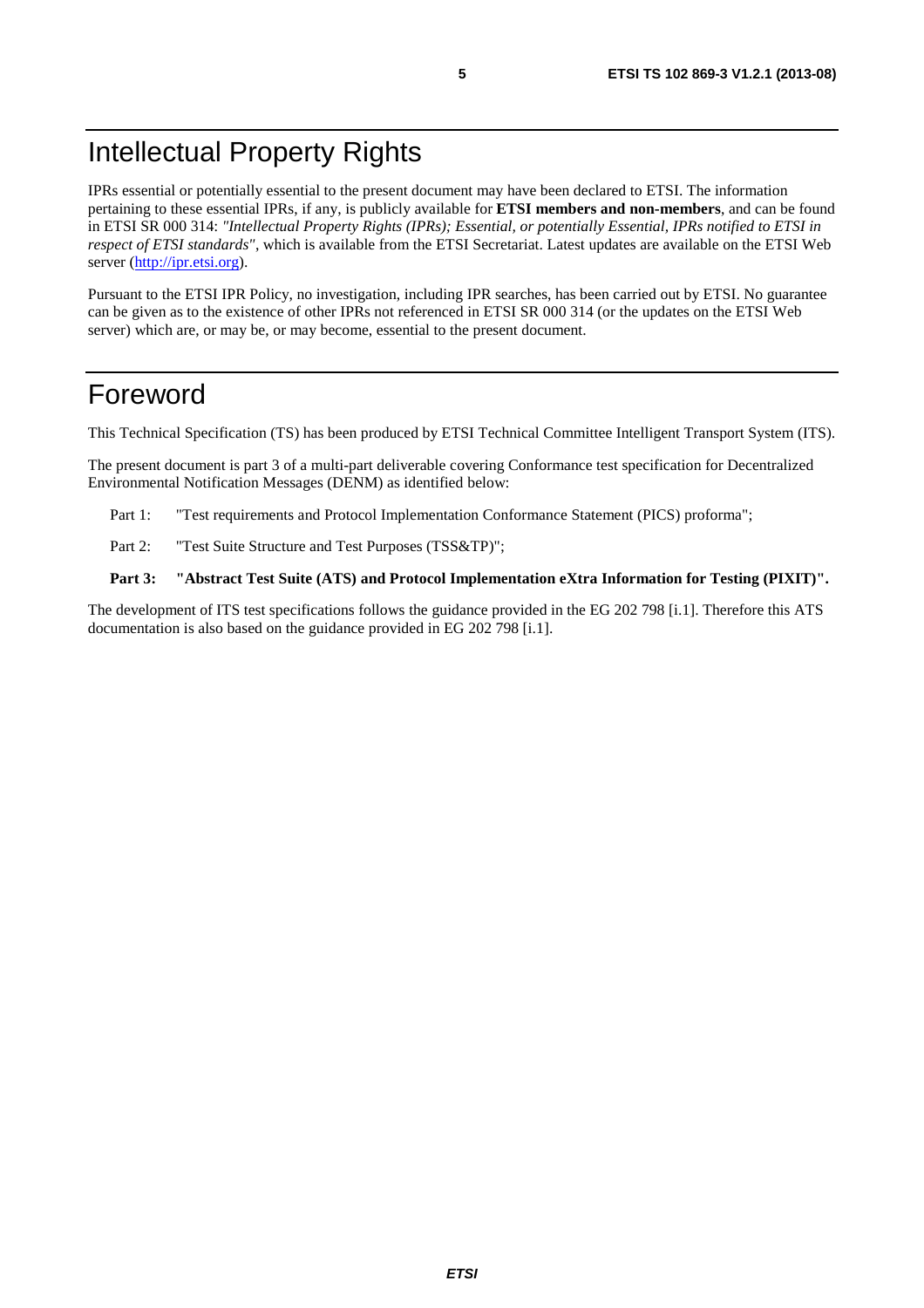### 1 Scope

The present document contains the Abstract Test Suite (ATS) for Decentralized Environmental Notification Basic Service (DENM) as defined in EN 302 637-3 [1] in compliance with the relevant requirements and in accordance with the relevant guidance given in ISO/IEC 9646-7 [5].

The objective of the present document is to provide a basis for conformance tests for Decentralized Environmental Notification Basic Service (DENM) equipment giving a high probability of inter-operability between different manufacturer's equipment.

The ISO standard for the methodology of conformance testing (ISO/IEC 9646-1 [2] and ISO/IEC 9646-2 [3]) as well as the ETSI rules for conformance testing (ETS 300 406 [6]) are used as a basis for the test methodology.

## 2 References

References are either specific (identified by date of publication and/or edition number or version number) or non-specific. For specific references, only the cited version applies. For non-specific references, the latest version of the reference document (including any amendments) applies.

Referenced documents which are not found to be publicly available in the expected location might be found at [http://docbox.etsi.org/Reference.](http://docbox.etsi.org/Reference)

NOTE: While any hyperlinks included in this clause were valid at the time of publication ETSI cannot guarantee their long term validity.

### 2.1 Normative references

The following referenced documents are necessary for the application of the present document.

[1] ETSI EN 302 637-3 (V1.2.0): "Intelligent Transport Systems (ITS); Vehicular Communications; Basic Set of Applications; Part 3: Specifications of Decentralized Environmental Notification Basic Service". [2] ISO/IEC 9646-1 (1994): "Information technology -- Open Systems Interconnection -- Conformance testing methodology and framework -- Part 1: General concepts". [3] ISO/IEC 9646-2 (1994): "Information technology -- Open Systems Interconnection -- Conformance testing methodology and framework -- Part 2: Abstract Test Suite specification". [4] ISO/IEC 9646-6 (1994): "Information technology -- Open Systems Interconnection -- Conformance testing methodology and framework -- Part 6: Protocol profile test specification". [5] ISO/IEC 9646-7 (1995): "Information technology -- Open Systems Interconnection -- Conformance testing methodology and framework -- Part 7: Implementation Conformance Statements". [6] ETSI ETS 300 406 (1995): "Methods for testing and Specification (MTS); Protocol and profile conformance testing specifications; Standardization methodology". [7] ETSI ES 201 873-1: "Methods for Testing and Specification (MTS); The Testing and Test Control Notation version 3; Part 1: TTCN-3 Core Language". [8] ETSI ES 201 873-7: "Methods for Testing and Specification (MTS); The Testing and Test Control Notation version 3; Part 7: Using ASN.1 with TTCN-3". [9] ETSI TS 102 869-1: "Intelligent Transport Systems (ITS); Testing; Conformance test specification for Decentralized Environmental Notification Messages (DENM); Part 1: Test requirements and

Protocol Implementation Conformance Statement (PICS) proforma".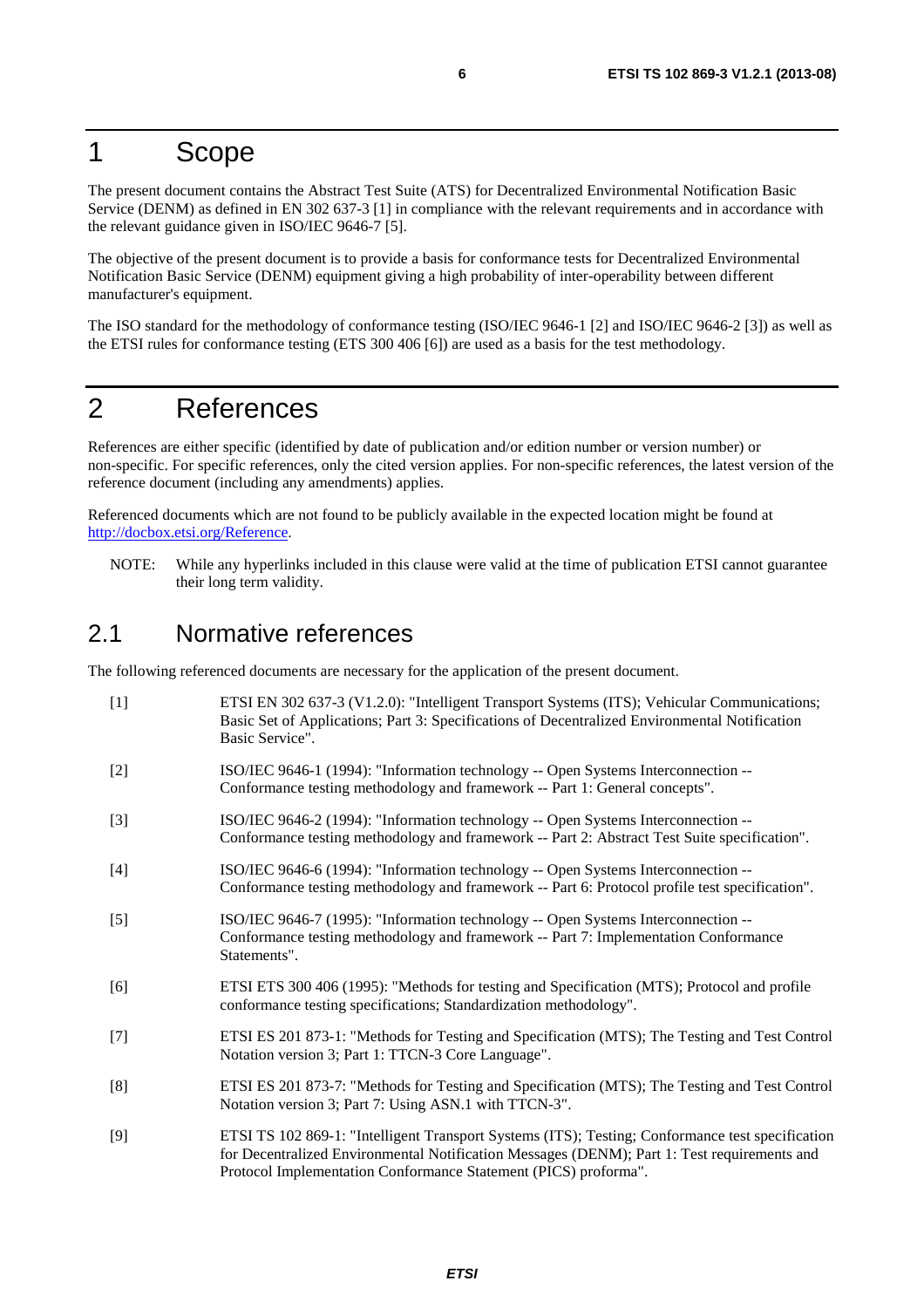[10] ETSI TS 102 869-2: "Intelligent Transport Systems (ITS); Testing; Conformance test specification for Decentralized Environmental Notification Messages (DENM); Part 2: Test Suite Structure and Test Purposes (TSS&TP)".

### 2.2 Informative references

The following referenced documents are not necessary for the application of the present document but they assist the user with regard to a particular subject area.

[i.1] ETSI EG 202 798: "Intelligent Transport Systems (ITS); Testing; Framework for conformance and interoperability testing".

## 3 Definitions and abbreviations

### 3.1 Definitions

For the purposes of the present document, the terms and definitions given in EN 302 637-3 [1], ISO/IEC 9646-1 [2] and ISO/IEC 9646-7 [5] apply.

### 3.2 Abbreviations

For the purposes of the present document, the following abbreviations apply:

| <b>ATM</b>   | <b>Abstract Test Method</b>                                       |
|--------------|-------------------------------------------------------------------|
| <b>ATS</b>   | <b>Abstract Test Suite</b>                                        |
| <b>CAN</b>   | Controller Area Network                                           |
| <b>DENM</b>  | Decentralized Environmental Notification Message                  |
| <b>FA</b>    | name of interface between facilities layer and ITS-S applications |
| <b>ITS</b>   | <b>Intelligent Transportation Systems</b>                         |
| <b>IUT</b>   | <b>Implementation Under Test</b>                                  |
| <b>LDM</b>   | Local Dynamic Map                                                 |
| <b>MTC</b>   | Main Test Component                                               |
| <b>PIXIT</b> | Partial Protocol Implementation Extra Information for Testing     |
| SA.          | <b>System Adaptor</b>                                             |
| <b>SCS</b>   | <b>System Conformance Statement</b>                               |
| <b>SUT</b>   | <b>System Under Test</b>                                          |
| TC.          | <b>Test Case</b>                                                  |
| TP           | <b>Test Purposes</b>                                              |
| <b>TTCN</b>  | Tree and Tabular Combined Notation                                |
|              |                                                                   |

## 4 Abstract Test Method (ATM)

This clause describes the ATM used to test the Decentralized Environmental Notification Basic Service (DENM).

### 4.1 Abstract protocol tester

The abstract protocol tester used by this test suite is described in figure 1. The test system will simulate valid and invalid protocol behaviour, and will analyse the reaction of the IUT.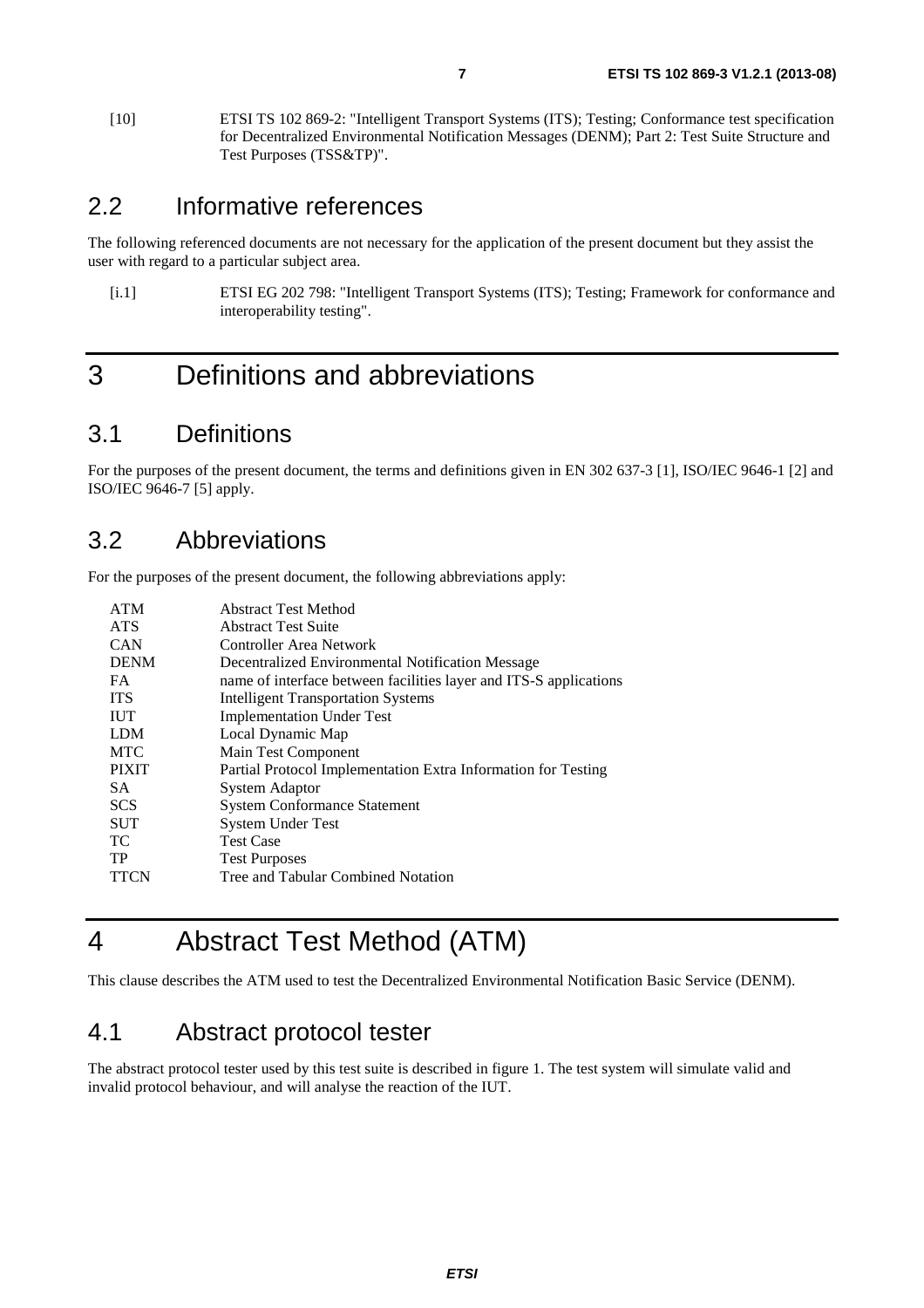

**Figure 1: Abstract protocol tester - DENM** 

## 4.2 Test Configuration

This test suite uses a unique test configuration in order to cover the different test scenarios. In this configuration, the tester simulates one ITS station implementing the DENM protocol.

### 4.3 Test architecture

This ITS DENM test specification implements the general TTCN-3 test architecture described in EG 202 798 [i.1], clauses 6.3.2 and 8.3.1.

Figure 2 shows the test architecture used in for the DENM ATS. The DENM test component requires using only the Main Test Component (MTC). The MTC communicates with the DENM SUT over the denmPort. The denmPort port is used to exchange DENM protocol messages between the DENM test component and the DENM IUT.

The Upper tester entity in the SUT enables triggering DENM functionalities by simulating primitives from application or LDM entities. It is required to trigger the DENM layer in the SUT to send DENM messages, which are resulting from upper layer primitives. Furthermore, receiving DENM messages may result for the DENM layer in sending primitives to the upper layer (sending Data to LDM for instance).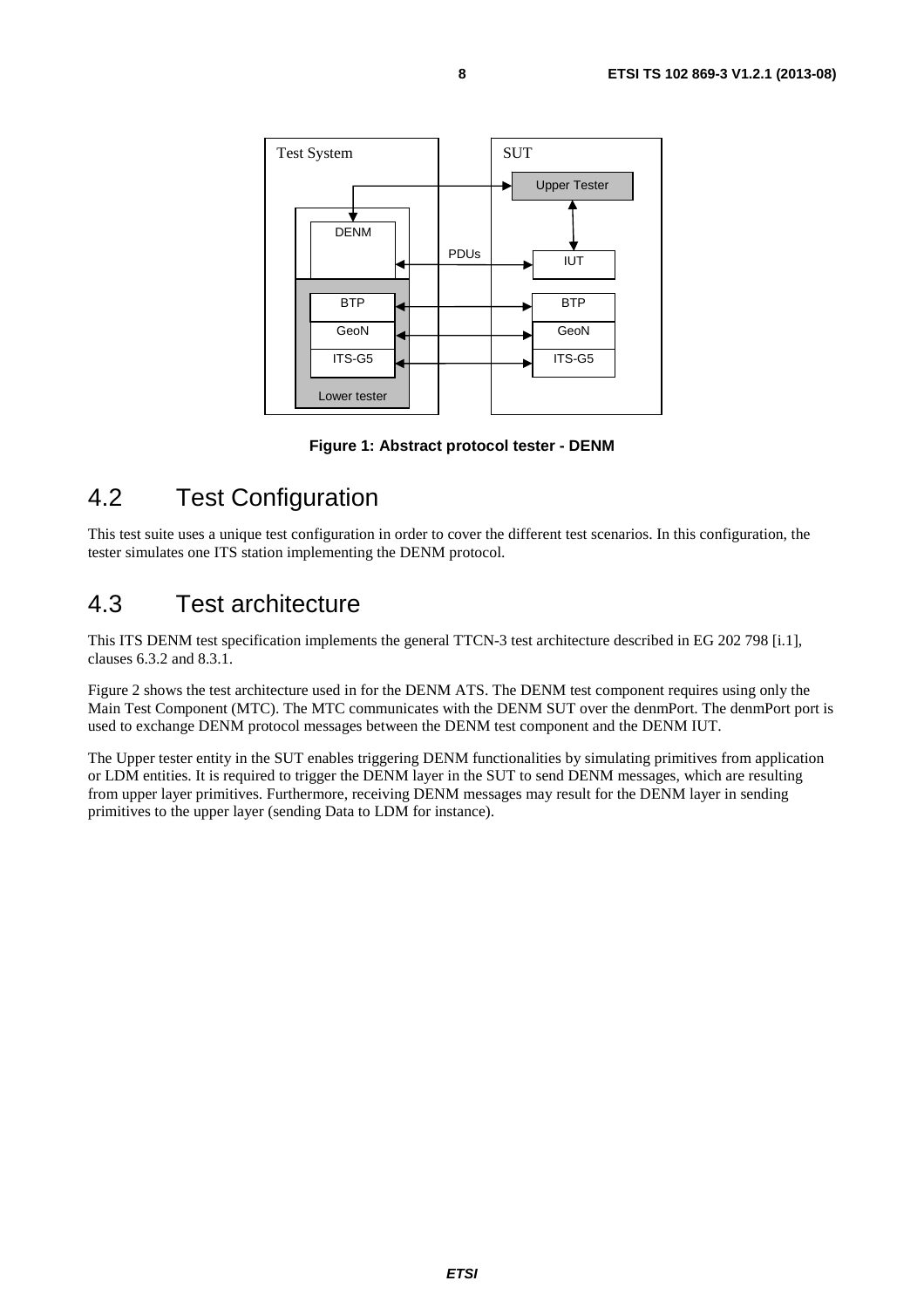

**Figure 2: Test system architecture** 

### 4.4 Ports and ASPs (Abstract Services Primitives)

Two ports are used by the DENM ATS:

- The denmPort, of type DenmPort.
- The utPort of type UpperTesterPort.

#### 4.4.1 Primitives of the denmPort

Two types of primitives are used in the denmPort:

- The DenmInd primitive, containing the received messages of type DenmPdu, and a timestamp corresponding to the receipt time.
- The DenmReq primitive containing the sent messages of type DenmPdu.

The DenmPdu type is declared in the DENM.asn ASN.1 module, following the ASN.1 definition from the base standard.

```
DenmPdu ::= SEQUENCE { 
    header ItsPduHeader, 
     denm DecentralizedEnvironmentalNotificationMessage 
}
```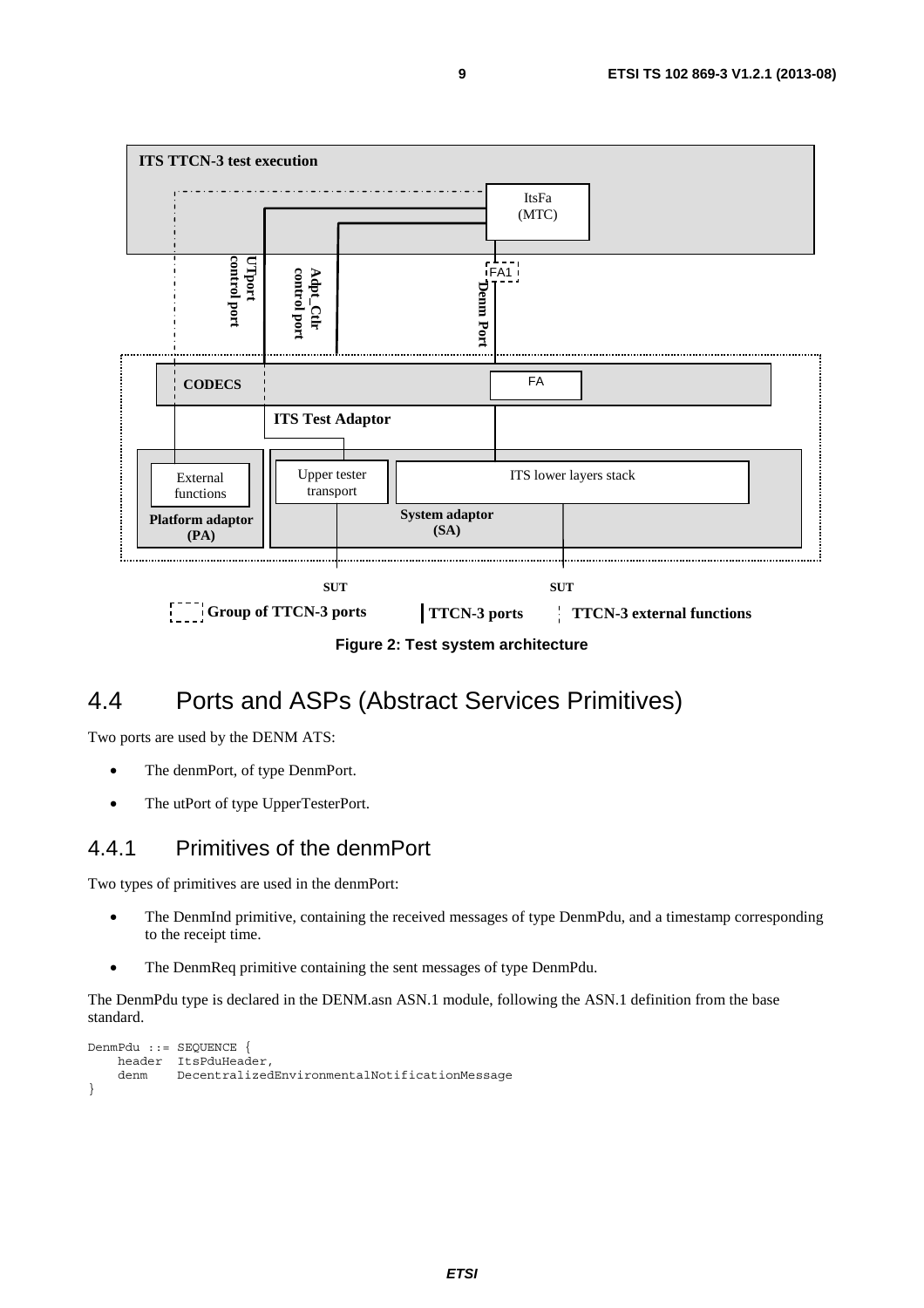#### 4.4.2 Primitives of the utPort

This port uses two types of primitives:

- The UtInitialize primitive used to initialize IUT.
- The UtTrigger primitive used trigger upper layer events in IUT.

### 5 Untestable Test Purposes

This clause gives a list of TP, which are not implemented in the ATS due to the chosen ATM or other restrictions.

#### **Table 1: Untestable TP**

| 「est<br>purpose | Reason |
|-----------------|--------|
| None            |        |

### 6 ATS conventions

The ATS conventions are intended to give a better understanding of the ATS but they also describe the conventions made for the development of the ATS. These conventions shall be considered during any later maintenance or further development of the ATS.

The ATS conventions contain two clauses, the testing conventions and the naming conventions. The testing conventions describe the functional structure of the ATS. The naming conventions describe the structure of the naming of all ATS elements.

To define the ATS, the guidelines of the document ETS 300 406 [6] was considered.

### 6.1 Testing conventions

#### 6.1.1 Testing states

#### 6.1.1.1 Initial state

All test cases start with the function f\_prInitialState. This function brings the IUT in an "initialized" state by invoking the upper tester primitive UtInitialize.

#### 6.1.1.2 Final state

All test cases end with the function f poDefault. This function brings the IUT back in an "idle" state. As no specific actions are required for the idle state in the base standard, the function f\_ poDefault does not invoke any action.

As necessary, further actions may be included in the f\_poDefault function*.*

#### 6.1.2 Message types - ASN.1 definitions

As in the DENM base standard, message types are defined in ASN.1. ASN.1 definitions from the base standard are directly imported in TTCN-3 using the ASN.1 import method specified in ES 201 873-7 [8].

The following example shows the TTCN-3 import statement used to import ASN.1 definitions in the TTCN-3 modules:

**import from** DENM\_PDU\_Descriptions **language** "ASN.1:1997" **all**;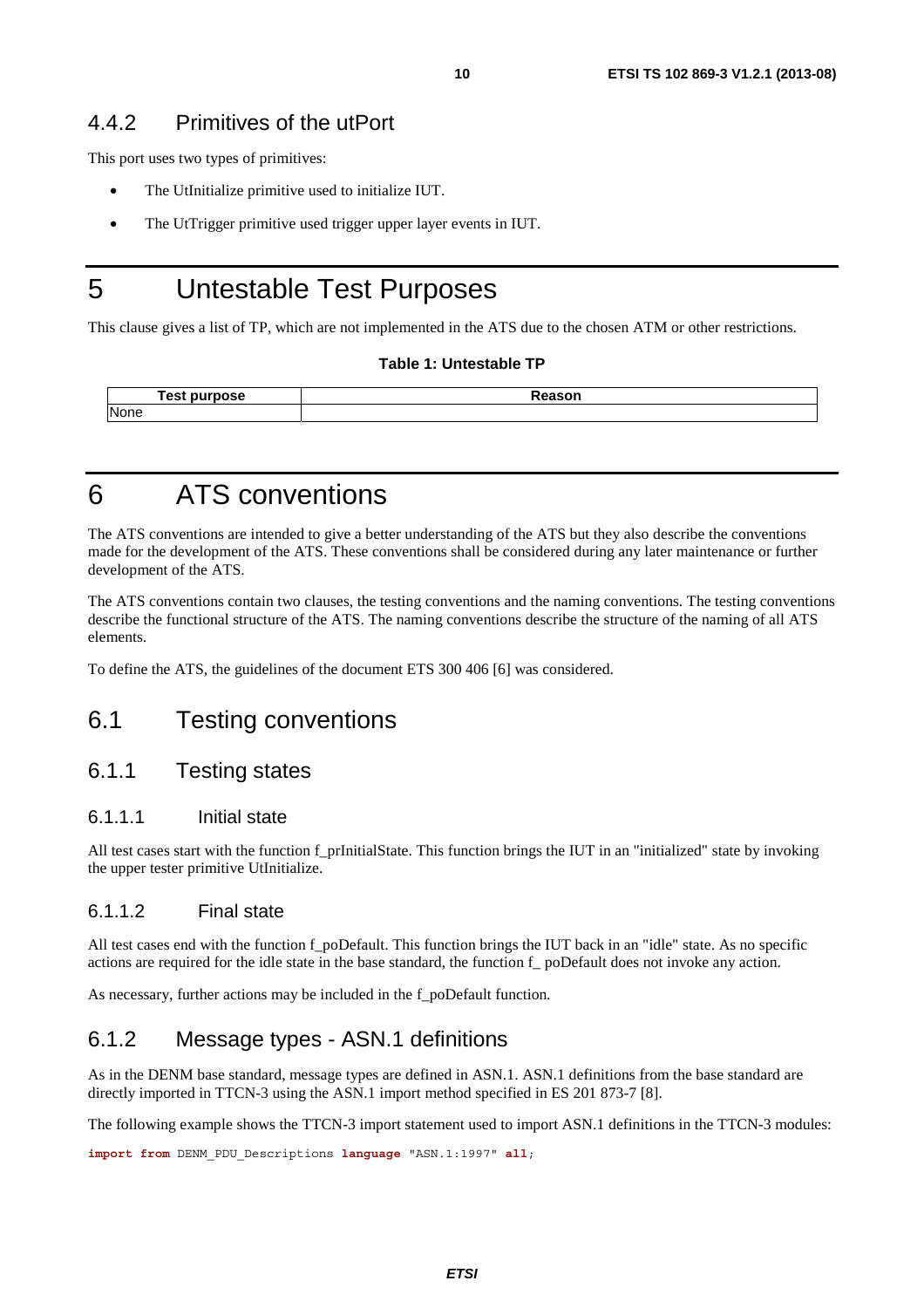### 6.2 Naming conventions

### 6.2.1 General guidelines

The naming convention is based on the following underlying principles:

- in most cases, identifiers should be prefixed with a short alphabetic string (specified in table 2) indicating the type of TTCN-3 element it represents;
- suffixes should not be used except in those specific cases identified in table 7;
- prefixes and suffixes should be separated from the body of the identifier with an underscore  $("_")$ ;

EXAMPLE 1: c sixteen, t wait.

- only module names, data type names and module parameters should begin with an upper-case letter. All other names (i.e. the part of the identifier following the prefix) should begin with a lower-case letter;
- the start of second and subsequent words in an identifier should be indicated by capitalizing the first character. Underscores should not be used for this purpose.

EXAMPLE 2: f\_initialState.

Table 2 specifies the naming guidelines for each element of the TTCN-3 language indicating the recommended prefix, suffixes (if any) and capitalization.

| Language element                            | <b>Naming convention</b>       | <b>Prefix</b> | <b>Example identifier</b> |
|---------------------------------------------|--------------------------------|---------------|---------------------------|
| Module                                      | Use upper-case initial letter  | none          | IPv6Templates             |
| Group within a module                       | Use lower-case initial letter  | none          | messageGroup              |
| Data type                                   | Use upper-case initial letter  | none          | SetupContents             |
| Message template                            | Use lower-case initial letter  | m             | m_setuplnit               |
| Message template with wildcard or matching  | Use lower-case initial letters | mw            | mw_anyUserReply           |
| expression                                  |                                |               |                           |
| Modifying message template                  | Use lower-case initial letter  | md            | md_setupInit              |
| Modifying message template with wildcard or | Use lower-case initial letters | mdw           | mdw_anyUserReply          |
| matching expression                         |                                |               |                           |
| Signature template                          | Use lower-case initial letter  | S.            | s_callSignature           |
| Port instance                               | Use lower-case initial letter  | none          | signallingPort            |
| Test component instance                     | Use lower-case initial letter  | none          | userTerminal              |
| Constant                                    | Use lower-case initial letter  | $\mathbf{C}$  | c_maxRetransmission       |
| Constant (defined within component type)    | Use lower-case initial letter  | cc            | cc_minDuration            |
| <b>External constant</b>                    | Use lower-case initial letter  | CX            | cx_macId                  |
| Function                                    | Use lower-case initial letter  | f             | _authentication()         |
| <b>External function</b>                    | Use lower-case initial letter  | fx            | fx_calculateLength()      |
| Altstep (incl. Default)                     | Use lower-case initial letter  | a             | a_receiveSetup()          |
| Test case                                   | Use ETSI numbering             | TC            | TC_COR_0009_47_ND         |
| Variable (local)                            | Use lower-case initial letter  | V             | v_macld                   |
| Variable (defined within a component type)  | Use lower-case initial letters | VC            | vc_systemName             |
| Timer (local)                               | Use lower-case initial letter  | t             | t_wait                    |
| Timer (defined within a component)          | Use lower-case initial letters | tc            | tc_authMin                |
| Module parameters for PICS                  | Use all upper case letters     | <b>PICS</b>   | PICS_DOOROPEN             |
| Module parameters for other parameters      | Use all upper case letters     | PX            | PX_TESTER_STATION_ID      |
| <b>Formal Parameters</b>                    | Use lower-case initial letter  | $p_{-}$       | p_macId                   |
| <b>Enumerated Values</b>                    | Use lower-case initial letter  | e             | e_syncOk                  |

#### **Table 2: ETSI TTCN-3 generic naming conventions**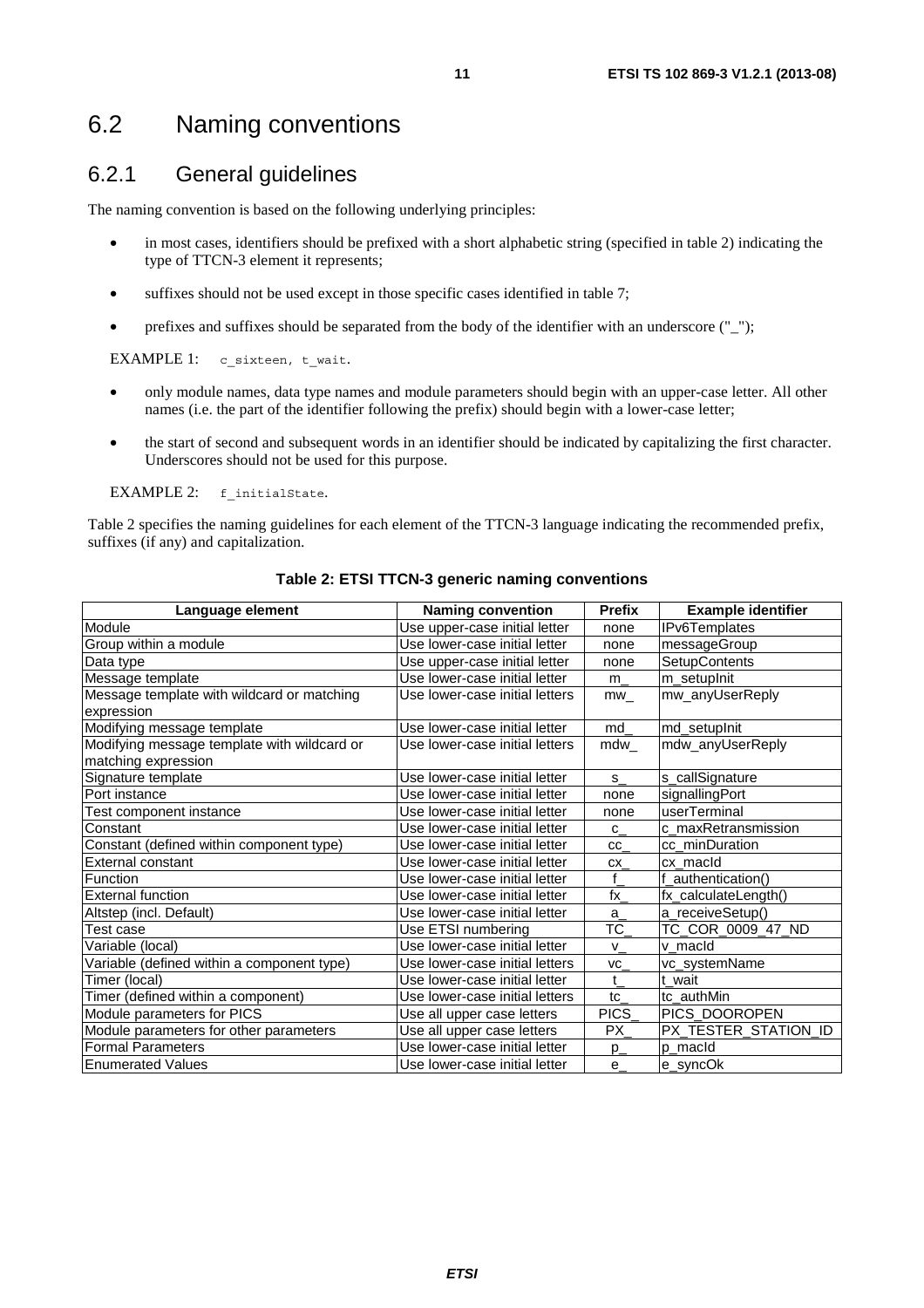### 6.2.2 ITS specific TTCN-3 naming conventions

Next to such general naming conventions, table 3 shows specific naming conventions that apply to the ITS TTCN-3 test suite.

| Language element                                                  | <b>Naming convention</b>         | <b>Prefix</b>                                             | <b>Example identifier</b> |
|-------------------------------------------------------------------|----------------------------------|-----------------------------------------------------------|---------------------------|
| <b>ITS Module</b>                                                 | Use upper-case initial<br>letter | Its"IUTname"                                              | ItsDenm                   |
| Module containing types<br>and values                             | Use upper-case initial<br>letter | Its"IUTname"_TypesAndValues                               | ItsDenm_TypesAndValues    |
| Module containing<br>Templates                                    | Use upper-case initial<br>letter | Its"IUTname" Templates                                    | ItsDenm Templates         |
| Module containing test<br>cases                                   | Use upper-case initial<br>letter | Its"IUTname" TestCases                                    | ItsDenm TestCases         |
| Module containing<br><b>Ifunctions</b>                            | Use upper-case initial<br>letter | Its"IUTname"_Functions                                    | ItsDenm Functions         |
| Module containing external<br>Ifunctions                          | Use upper-case initial<br>letter | Its"IUTname"_ExternalFunctions  ItsDenm_ExternalFunctions |                           |
| Module containing<br>components, ports and<br>message definitions | Use upper-case initial<br>letter | Its"IUTname"_Interface                                    | ItsDenm Interface         |
| Module containing main<br>component definitions                   | Use upper-case initial<br>letter | Its"IUTname" TestSystem                                   | ItsDenm_TestSystem        |
| Module containing the<br>control part                             | Use upper-case initial<br>letter | Its"IUTname" TestControl                                  | ItsDenm TestControl       |

**Table 3: ITS specific TTCN-3 naming conventions** 

#### 6.2.3 Usage of Log statements

All TTCN-3 log statements use the following format using the same order:

- Three asterisks.
- The TTCN-3 test case or function identifier in which the log statement is defined.
- One of the categories of log: INFO, WARNING, ERROR, PASS, FAIL, INCONC, TIMEOUT.
- Free text.
- Three asterisks.

```
EXAMPLE 1: log("*** f_awaitDenMessageOut: INFO: Timeout while awaiting the reception of a 
              message ***");
```
Furthermore, the following rules are applied for the DENM ATS:

Log statements are used in the body of the functions, so that invocation of functions are visible in the test logs:

• All TTCN-3 setverdict statement are combined (as defined in TTCN-3 v3.4.1) with a log statement following the same above rules (see example 2).

EXAMPLE 2: **setverdict** (**pass**, "\*\*\* f\_utInitializeIut: PASS: IUT initialized \*\*\*");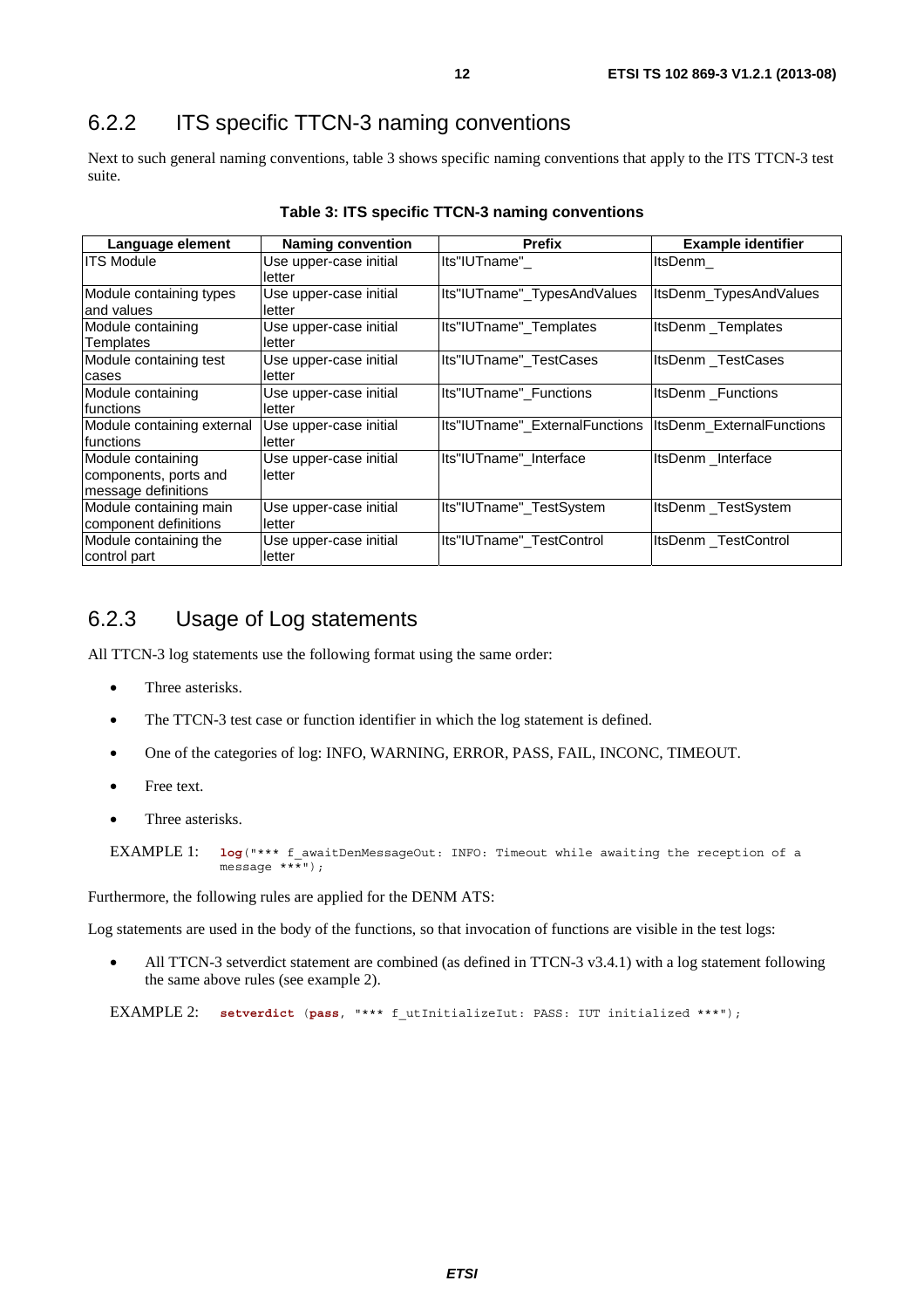### 6.2.4 Test Case (TC) identifier

Table 4 shows the test case naming convention, which follows the same naming convention as the test purposes.

| Identifier: | $TC$ <sub>-</sub> <root>_<gr>_<x>_<nn></nn></x></gr></root> |             |                                          |
|-------------|-------------------------------------------------------------|-------------|------------------------------------------|
|             | $<$ root $>$ = root                                         | DEN         |                                          |
|             | $\leq$ gr $>$ = group                                       | <b>MSGF</b> | Message Format                           |
|             |                                                             | <b>EVGN</b> | <b>Event Generation</b>                  |
|             |                                                             | <b>SSCI</b> | Specific Situation Container Information |
|             |                                                             | <b>SLCI</b> | Specific Location Container Information  |
|             |                                                             | <b>PETY</b> | Periodicity                              |
|             |                                                             | <b>TDEV</b> | Two different events                     |
|             |                                                             | <b>EXTI</b> | <b>Expiration Time</b>                   |
|             |                                                             | <b>EUPD</b> | Event Update                             |
|             |                                                             | <b>TNEV</b> | Termination/Negation of an Event         |
|             |                                                             | <b>DRCX</b> | <b>DENM Reception</b>                    |
|             | $\langle x \rangle$ = type of testing                       | BV          | Valid Behaviour tests                    |
|             | $\textsf{knn}$ = sequential number                          |             | 01 to 99                                 |

|  |  | Table 4: TC naming convention |
|--|--|-------------------------------|
|--|--|-------------------------------|

EXAMPLE: TP identifier: TP/DEN/MSGF/BV/01 TC identifier: TC\_DEN\_MSGF\_BV\_01

### 6.3 On line documentation

Using the T3D tool enables providing on-line documentation browser in HTML, by tagging TTCN-3 comments. These tags are defined in table 5.

|  |  |  | Table 5: TTCN-3 comment tags |  |
|--|--|--|------------------------------|--|
|--|--|--|------------------------------|--|

| Tag        | <b>Description</b>                                                                                                                                                   |
|------------|----------------------------------------------------------------------------------------------------------------------------------------------------------------------|
| @author    | Specifies the names of the authors or an authoring organization which either has created or<br>is maintaining a particular piece of TTCN-3 code.                     |
| @desc      | Describes the purpose of a particular piece of TTCN-3 code. The description should be<br>concise yet informative and describe the function and use of the construct. |
| @remark    | Adds extra information, such as the highlighting of a particular feature or aspect not covered<br>in the description.                                                |
| @see       | Refers to other TTCN-3 definitions in the same or another module.                                                                                                    |
| $@$ return | Provides additional information on the value returned by a given function.                                                                                           |
| @param     | Documents the parameters of parameterized TTCN-3 definitions.                                                                                                        |
| @version   | States the version of a particular piece of TTCN-3 code.                                                                                                             |

The HTML files result from the compilation of the TTCN-3 modules with the T3Doc tool. These HTML files are ready for browsing and contain links enabling to navigate through the ATS.

EXAMPLE:

```
/**<br>* @desc
            Checks the DENM message is well-formatted and contains mandatory
 * DENM mandatory, situation and location 
 * @version 0.0.3 
   * @see TS 102 869-2 TP/DEN/MSGF/BV/01 
*/
```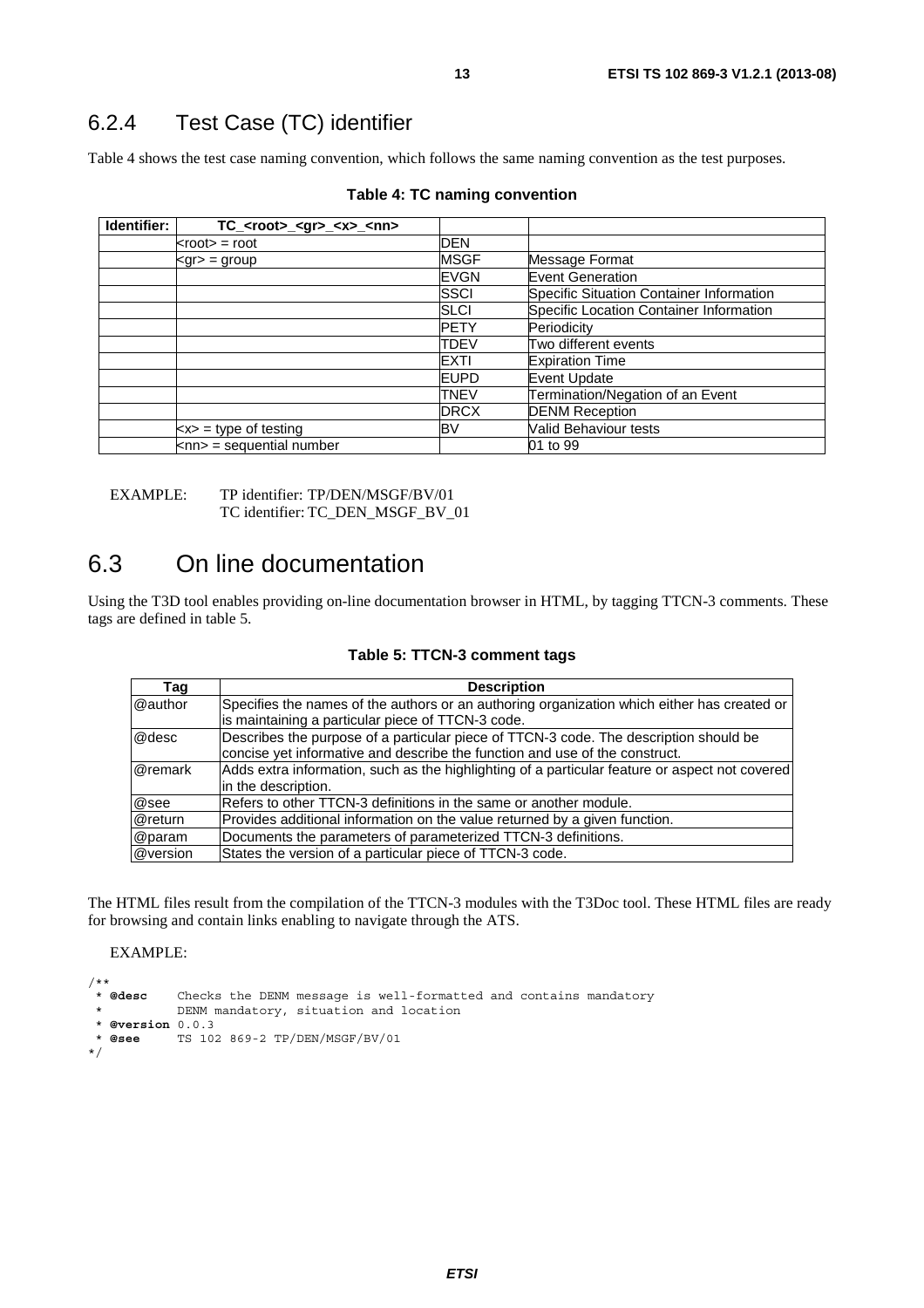## Annex A (normative): TTCN-3 library modules

This ATS has been produced using the Testing and Test Control Notation (TTCN) according to ES 201 873-1 [7].

This test suite has been compiled error-free using three different commercial TTCN-3 compilers.

## A.1 TTCN-3 files and other related modules

The TTCN-3 and other related modules are contained in archive ts\_10286903v010201p0.zip which accompanies the present document.

## A.2 HTML documentation of TTCN-3 files

The HTML documentation of the TTCN-3 and other related modules are contained in archive ts\_10286903v010201p0.zip which accompanies the present document. Start the index.htm file in any preferred web browser.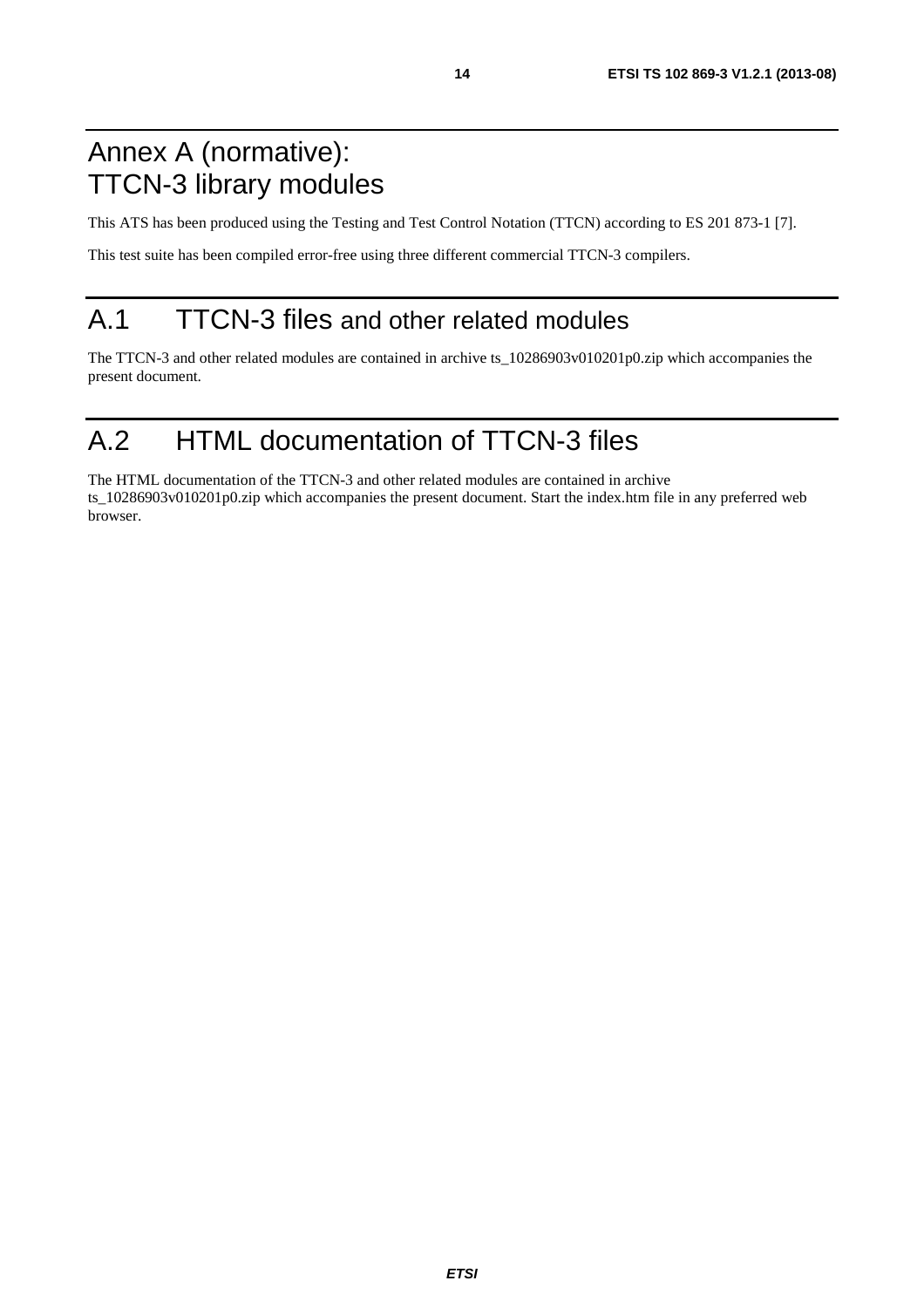## Annex B (normative): Partial PIXIT proforma for DENM

Notwithstanding the provisions of the copyright clause related to the text of the present document, ETSI grants that users of the present document may freely reproduce the Partial PIXIT proforma in this annex so that it can be used for its intended purposes and may further publish the completed Partial PIXIT.

The PIXIT Proforma is based on ISO/IEC 9646-6 [4]. Any needed additional information can be found in this international standard document.

## B.1 Identification summary

**Table B.1** 

| <b>PIXIT Number:</b>         |  |
|------------------------------|--|
| <b>Test Laboratory Name:</b> |  |
| Date of Issue:               |  |
| Issued to:                   |  |

## B.2 ATS summary

#### **Table B.2**

| <b>Protocol Specification:</b> | EN 302 637-3 [1]                                                 |
|--------------------------------|------------------------------------------------------------------|
| <b>Protocol to be tested:</b>  | <b>IDENM (Decentralized Environmental Notification Messages)</b> |
| <b>ATS Specification:</b>      | ITS 102 869-3                                                    |
| <b>Abstract Test Method:</b>   | Clause 4                                                         |

## B.3 Test laboratory

**Table B.3** 

| Test Laboratory Identification: |  |
|---------------------------------|--|
| <b>Test Laboratory Manager:</b> |  |
| Means of Testing:               |  |
| <b>SAP Address:</b>             |  |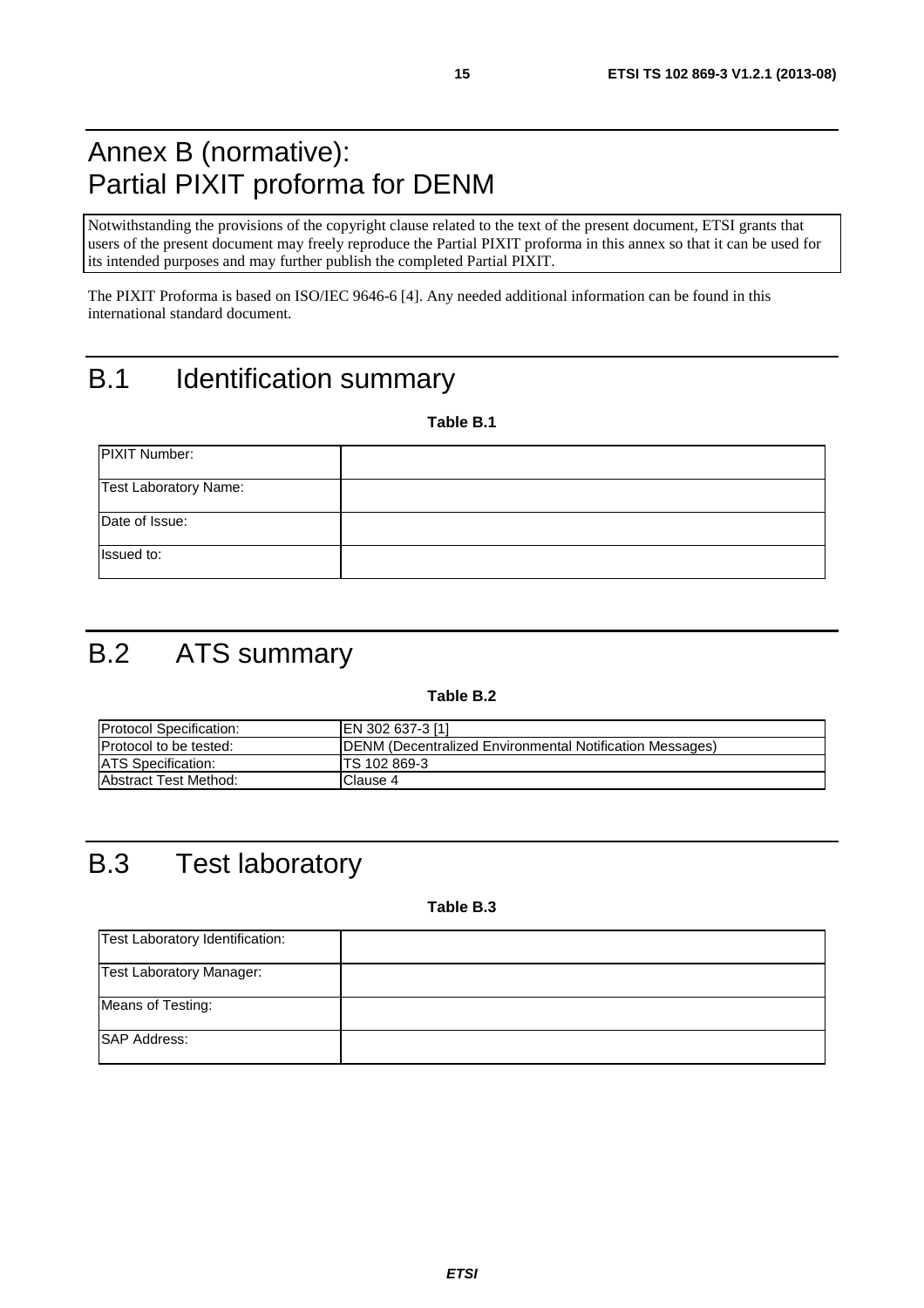## B.4 Client identification

**Table B.4** 

| Client Identification:    |  |
|---------------------------|--|
| Client Test manager:      |  |
| Test Facilities required: |  |

## B.5 SUT

#### **Table B.5**

| Name:                            |  |
|----------------------------------|--|
| Version:                         |  |
| <b>SCS Number:</b>               |  |
| Machine configuration:           |  |
| Operating System Identification: |  |
| <b>IUT</b> Identification:       |  |
| PICS Reference for IUT:          |  |
| Limitations of the SUT:          |  |
| <b>Environmental Conditions:</b> |  |

## B.6 Protocol layer information

### B.6.1 Protocol identification

**Table B.6** 

| Name:                   | EN 302 637-3 [1] |
|-------------------------|------------------|
| Version:                |                  |
| <b>PICS References:</b> | TS 102 869-1 [9] |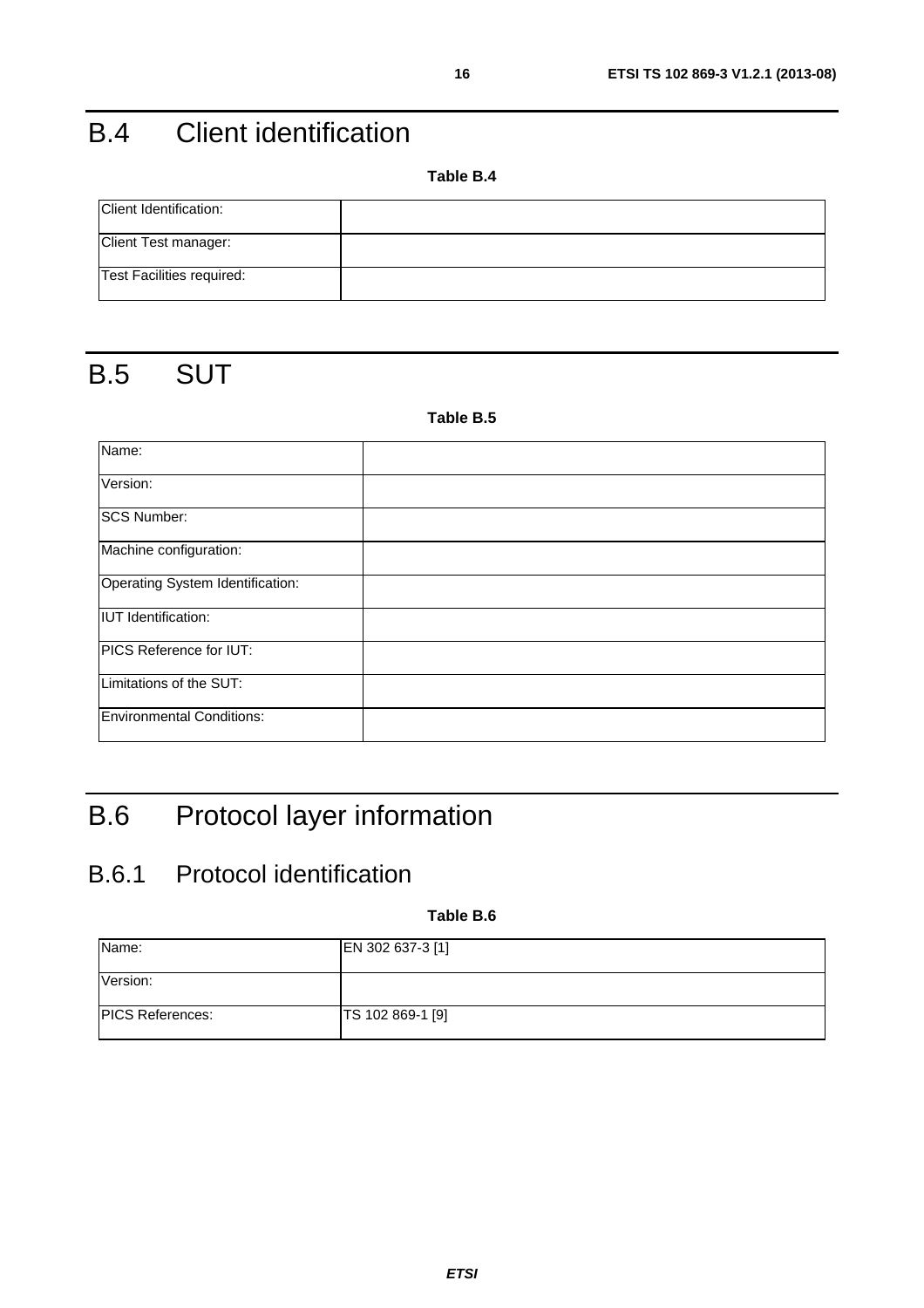## B.6.2 IUT information

| <b>Identifier</b>     | <b>Description</b>   |                                                |  |
|-----------------------|----------------------|------------------------------------------------|--|
| IPX TESTER STATION ID | Comment              | Station Id used in messages sent by the tester |  |
|                       | Type                 | StationID                                      |  |
|                       | <b>Default value</b> | 111111                                         |  |
| PX TS POSITION        | <b>Comment</b>       | The position of the tester                     |  |
|                       | Type                 | <b>ReferencePosition</b>                       |  |
|                       | Default value        | $lonqitude :=$                                 |  |
|                       |                      | {hemisphere $:=$ east,                         |  |
|                       |                      | $degree := 0$                                  |  |
|                       |                      | $lattice :=$                                   |  |
|                       |                      | {hemisphere $:=$ north,                        |  |
|                       |                      | $degree := 0$ ,                                |  |
|                       |                      | elevation := $0$                               |  |
|                       |                      | heading $:=$ omit,                             |  |
|                       |                      | streetName := omit.                            |  |
|                       |                      | positionConfidence := omit,                    |  |
|                       |                      | elevationConfidence := omit,                   |  |
|                       |                      | roadSegmentID := $0$                           |  |

#### **Table B.7: DENM pixits**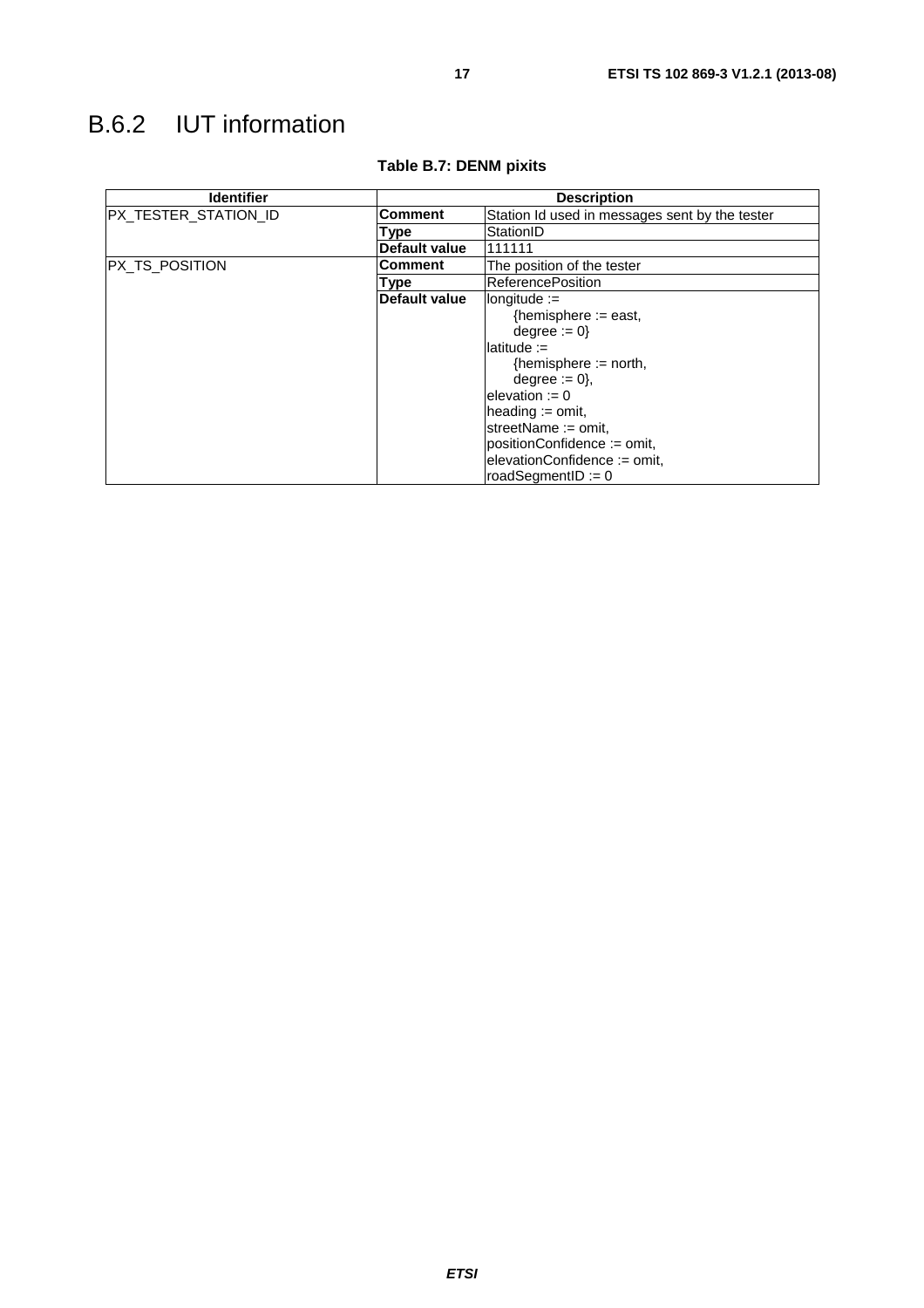## Annex C (normative): PCTR Proforma for DENM

Notwithstanding the provisions of the copyright clause related to the text of the present document, ETSI grants that users of the present document may freely reproduce the PCTR proforma in this annex so that it can be used for its intended purposes and may further publish the completed PCTR.

The PCTR proforma is based on ISO/IEC 9646-6 [4]. Any needed additional information can be found in this International standard document.

## C.1 Identification summary

### C.1.1 Protocol conformance test report

**Table C.1** 

| <b>IPCTR Number:</b>            |  |
|---------------------------------|--|
| <b>IPCTR Date:</b>              |  |
| Corresponding SCTR Number:      |  |
| Corresponding SCTR Date:        |  |
| Test Laboratory Identification: |  |
| Test Laboratory Manager:        |  |
| Signature:                      |  |

## C.1.2 IUT identification

**Table C.2** 

| Name:                   |  |
|-------------------------|--|
| Version:                |  |
| Protocol specification: |  |
| PICS:                   |  |
| Previous PCTR if any:   |  |

## C.1.3 Testing environment

**Table C.3** 

| <b>PIXIT Number:</b>                 |  |
|--------------------------------------|--|
| <b>ATS</b> Specification:            |  |
| Abstract Test Method:                |  |
| Means of Testing identification:     |  |
| Date of testing:                     |  |
| Conformance Log reference(s):        |  |
| Retention Date for Log reference(s): |  |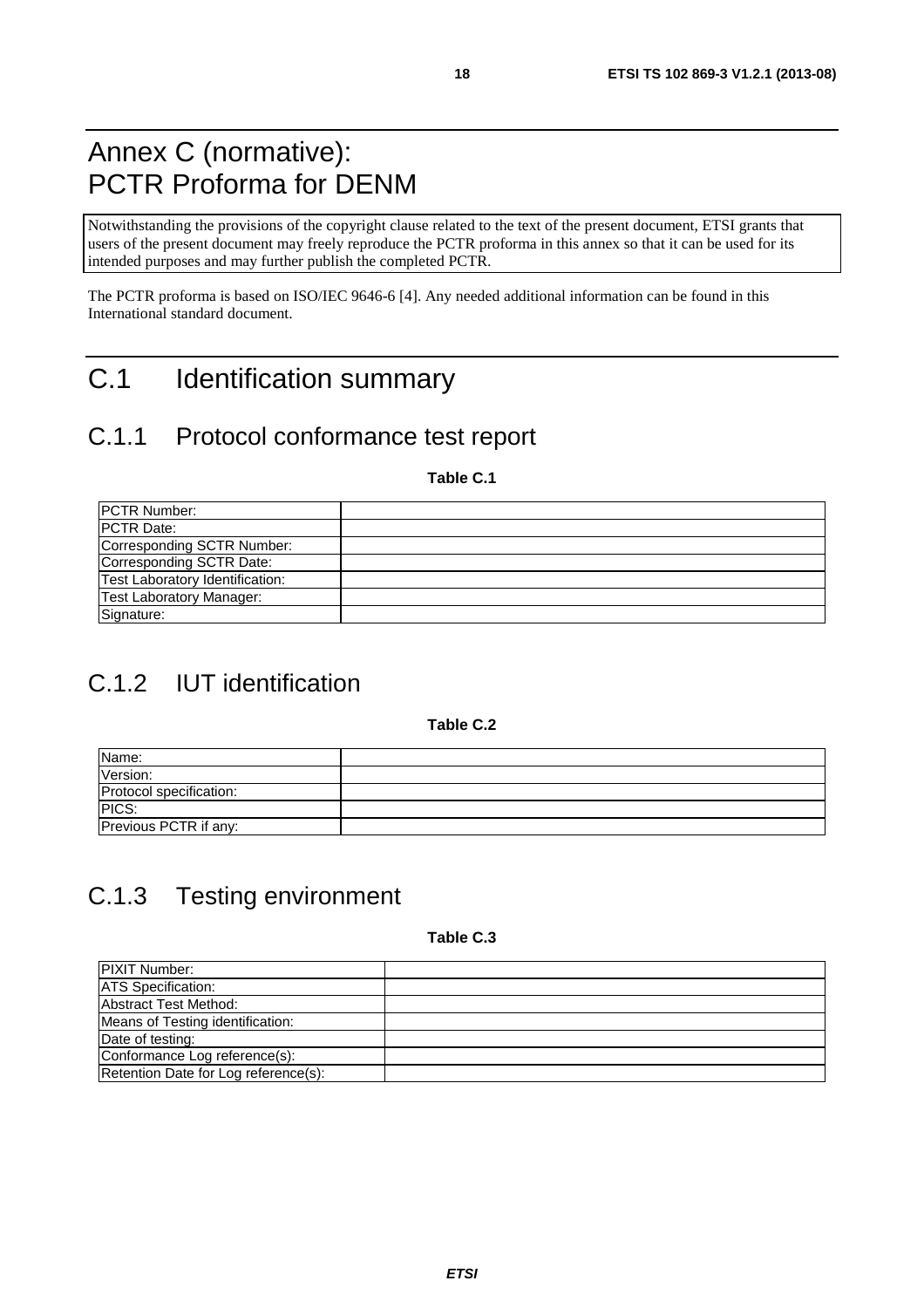#### $C.1.4$ Limits and reservation

Additional information relevant to the technical contents or further use of the test report, or the rights and obligations of the test laboratory and the client, may be given here. Such information may include restriction on the publication of the report.

#### $C.1.5$ Comments

Additional comments may be given by either the client or the test laboratory on any of the contents of the PCTR, for example, to note disagreement between the two parties.

#### $C.2$ **IUT Conformance status**

This IUT has or has not been shown by conformance assessment to be non-conforming to the specified protocol specification.

Strike the appropriate words in this sentence. If the PICS for this IUT is consistent with the static conformance requirements (as specified in clause C.3 in the present document) and there are no "FAIL" verdicts to be recorded (in clause C.6 in the present document) strike the words "has or", otherwise strike the words "or has not".

#### $C.3$ Static conformance summary

The PICS for this IUT is or is not consistent with the static conformance requirements in the specified protocol.

Strike the appropriate words in this sentence.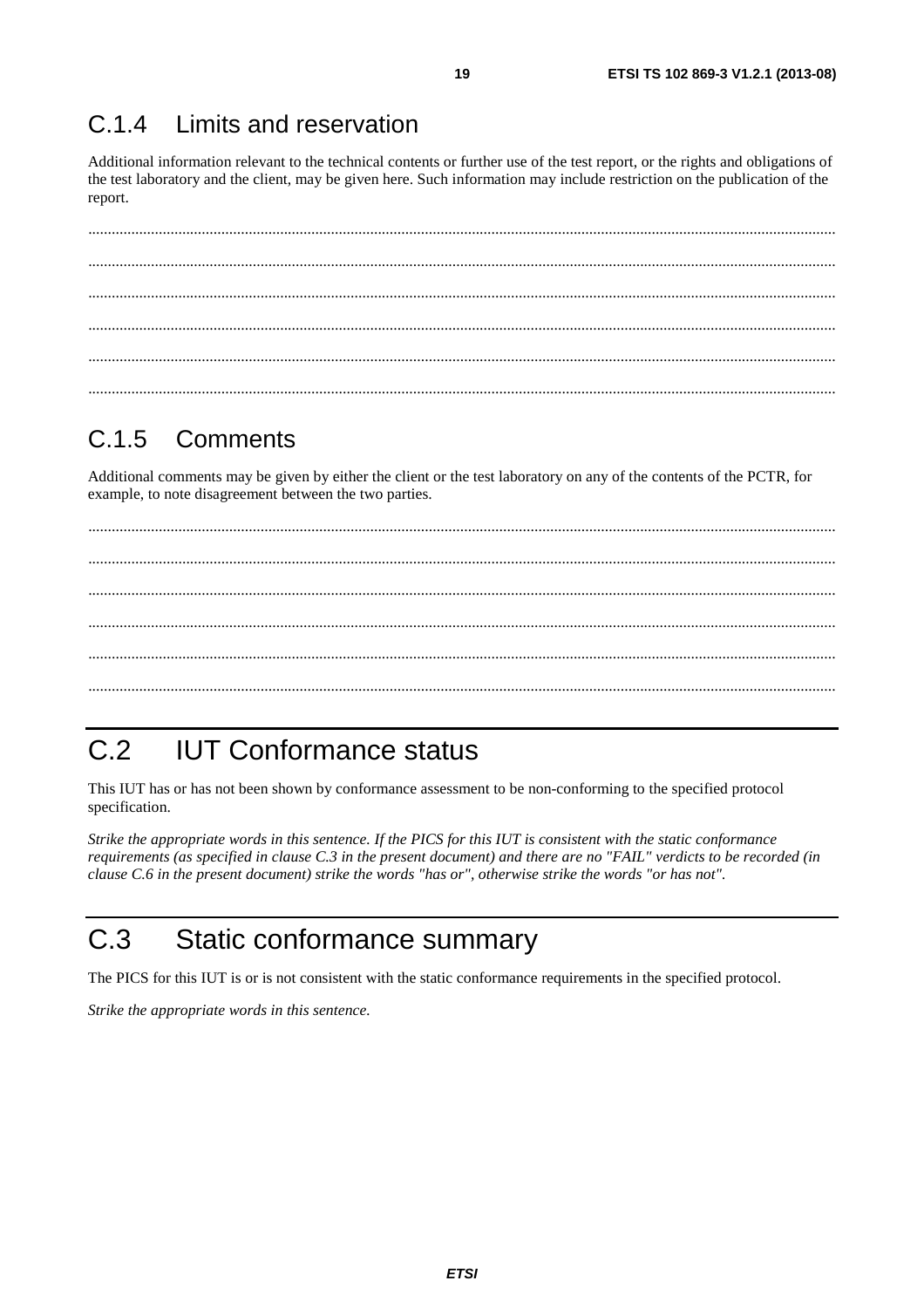#### Dynamic conformance summary  $C.4$

The test campaign did or did not reveal errors in the IUT.

Strike the appropriate words in this sentence. If there are no "FAIL" verdicts to be recorded (in clause C.6 of the present document) strike the words "did or" otherwise strike the words "or did not".

Summary of the results of groups of test:

#### $C.5$ Static conformance review report

If clause C.3 indicates non-conformance, this clause itemizes the mismatches between the PICS and the static conformance requirements of the specified protocol specification.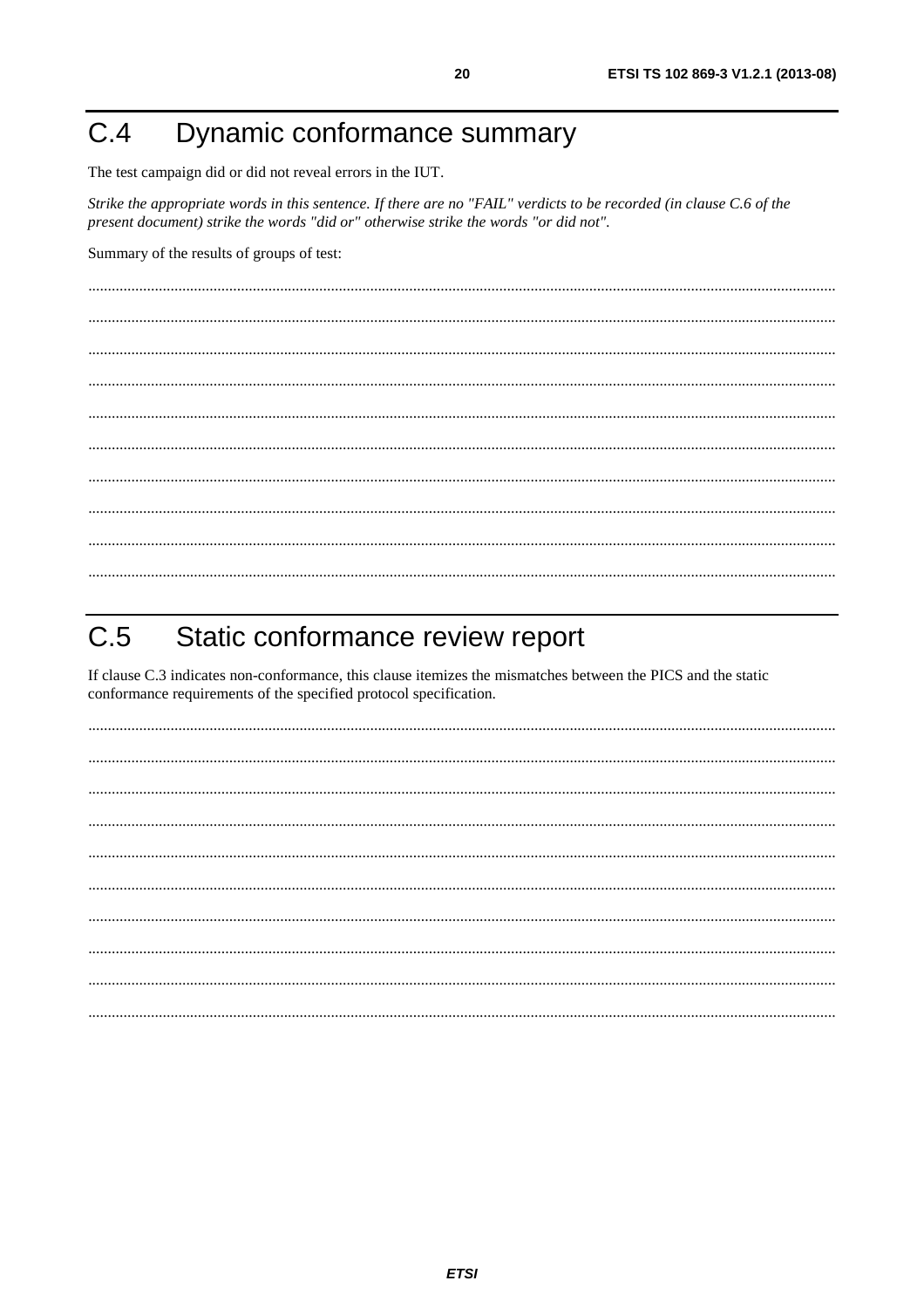## C.6 Test campaign report

**Table C.4: Test cases** 

| <b>ATS Reference</b> | Selected? | Run?   | <b>Verdict</b> | <b>Observations</b>                    |
|----------------------|-----------|--------|----------------|----------------------------------------|
|                      |           |        |                | (Reference to any<br>observations made |
|                      |           |        |                | in clause C.7)                         |
| TC_DEN_MSGF_BV_01    | Yes/No    | Yes/No |                |                                        |
| TC_DEN_MSGF_BV_02    | Yes/No    | Yes/No |                |                                        |
| TC_DEN_EVGN_BV_01    | Yes/No    | Yes/No |                |                                        |
| TC_DEN_EVGN_BV_02    | Yes/No    | Yes/No |                |                                        |
| TC_DEN_EVGN_BV_03    | Yes/No    | Yes/No |                |                                        |
| TC_DEN_EVGN_BV_04    | Yes/No    | Yes/No |                |                                        |
| TC_DEN_EVGN_BV_05    | Yes/No    | Yes/No |                |                                        |
| TC_DEN_EVGN_BV_06    | Yes/No    | Yes/No |                |                                        |
| TC_DEN_EVGN_BV_07    | Yes/No    | Yes/No |                |                                        |
| TC DEN EVGN BV 08    | Yes/No    | Yes/No |                |                                        |
| TC_DEN_EVGN_BV_09    | Yes/No    | Yes/No |                |                                        |
| TC_DEN_EVUP_BV_01    | Yes/No    | Yes/No |                |                                        |
| TC_DEN_EVUP_BV_02    | Yes/No    | Yes/No |                |                                        |
| TC_DEN_EVUP_BV_03    | Yes/No    | Yes/No |                |                                        |
| TC_DEN_EVUP_BV_04    | Yes/No    | Yes/No |                |                                        |
| TC_DEN_EVTR_BV_01    | Yes/No    | Yes/No |                |                                        |
| TC_DEN_EVTR_BV_02    | Yes/No    | Yes/No |                |                                        |
| TC_DEN_EVTR_BV_03    | Yes/No    | Yes/No |                |                                        |
| TC_DEN_EVTR_BV_04    | Yes/No    | Yes/No |                |                                        |
| TC DEN EVTR BV 05    | Yes/No    | Yes/No |                |                                        |
| TC_DEN_EVTR_BV_06    | Yes/No    | Yes/No |                |                                        |
| TC DEN EVTR BV 07    | Yes/No    | Yes/No |                |                                        |
| TC_DEN_EVRP_BV_01    | Yes/No    | Yes/No |                |                                        |
| TC_DEN_EVRP_BV_02    | Yes/No    | Yes/No |                |                                        |
| TC DEN EVRP BV 03    | Yes/No    | Yes/No |                |                                        |
| TC_DEN_EVRP_BV_04    | Yes/No    | Yes/No |                |                                        |
| TC_DEN_EVRP_BV_05    | Yes/No    | Yes/No |                |                                        |
| TC_DEN_EVRP_BV_06    | Yes/No    | Yes/No |                |                                        |
| TC_DEN_MSRV_BV_01    | Yes/No    | Yes/No |                |                                        |
| TC_DEN_MSRV_BV_02    | Yes/No    | Yes/No |                |                                        |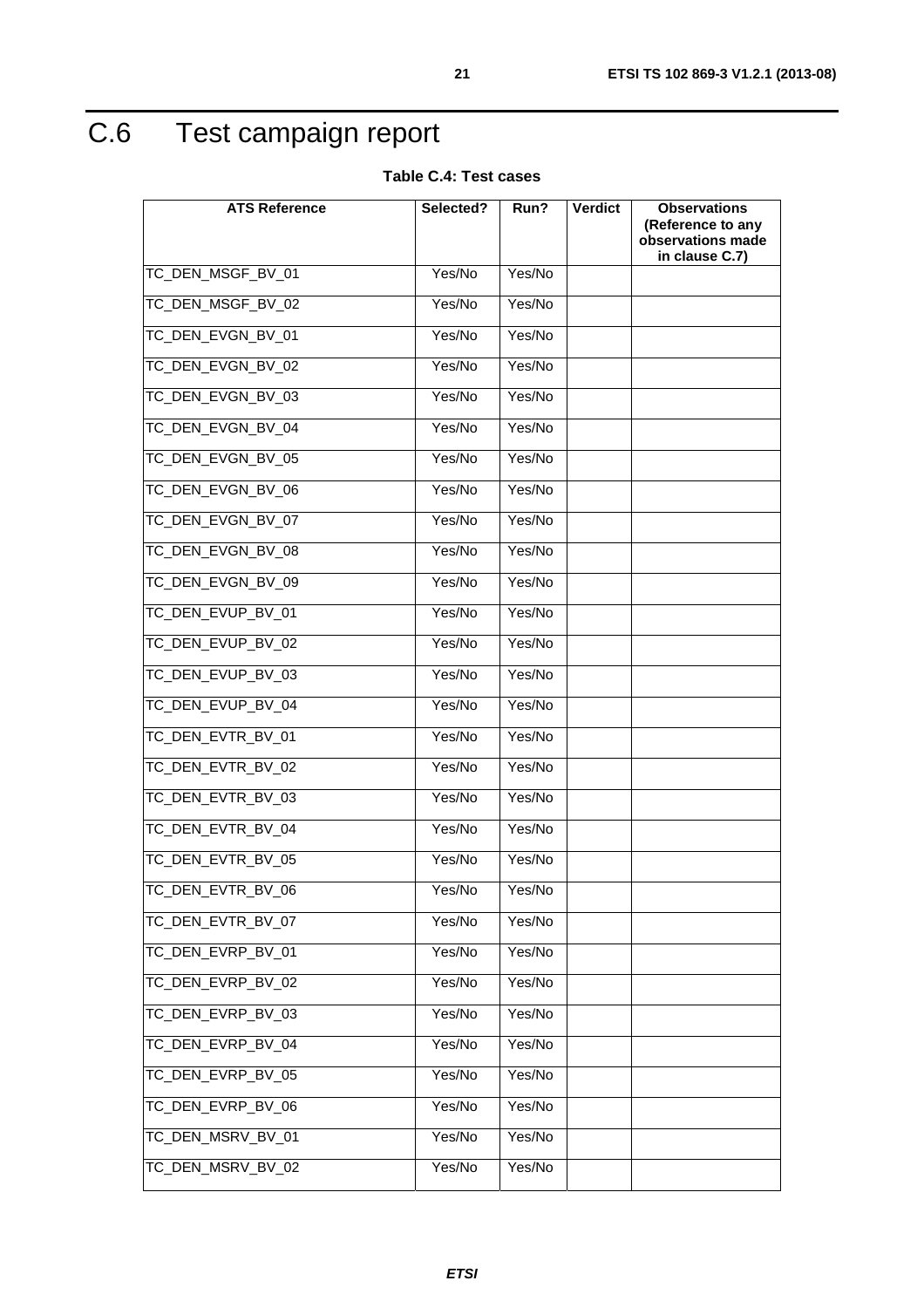| <b>ATS Reference</b> | Selected? | Run?   | <b>Verdict</b> | <b>Observations</b><br>(Reference to any<br>observations made<br>in clause C.7) |
|----------------------|-----------|--------|----------------|---------------------------------------------------------------------------------|
| TC_DEN_MSRV_BV_03    | Yes/No    | Yes/No |                |                                                                                 |
| TC_DEN_MSRV_BV_04    | Yes/No    | Yes/No |                |                                                                                 |
| TC_DEN_MSRV_BV_05    | Yes/No    | Yes/No |                |                                                                                 |
| TC_DEN_MSRV_BV_06    | Yes/No    | Yes/No |                |                                                                                 |
| TC_DEN_MSRV_BV_07    | Yes/No    | Yes/No |                |                                                                                 |
| TC_DEN_KAFW_BV_01    | Yes/No    | Yes/No |                |                                                                                 |
| TC_DEN_KAFW_BV_02    | Yes/No    | Yes/No |                |                                                                                 |
| TC_DEN_KAFW_BV_03    | Yes/No    | Yes/No |                |                                                                                 |
| TC_DEN_KAFW_BV_04    | Yes/No    | Yes/No |                |                                                                                 |
| TC DEN KAFW BV 05    | Yes/No    | Yes/No |                |                                                                                 |
| TC_DEN_KAFW_BV_06    | Yes/No    | Yes/No |                |                                                                                 |
| TC_DEN_KAFW_BV_07    | Yes/No    | Yes/No |                |                                                                                 |
| TC_DEN_KAFW_BV_08    | Yes/No    | Yes/No |                |                                                                                 |
| TC DEN KAFW BV 09    | Yes/No    | Yes/No |                |                                                                                 |
| TC_DEN_KAFW_BV_10    | Yes/No    | Yes/No |                |                                                                                 |

#### $\overline{C.7}$ **Observations**

Additional information relevant to the technical content of the PCTR is given here.